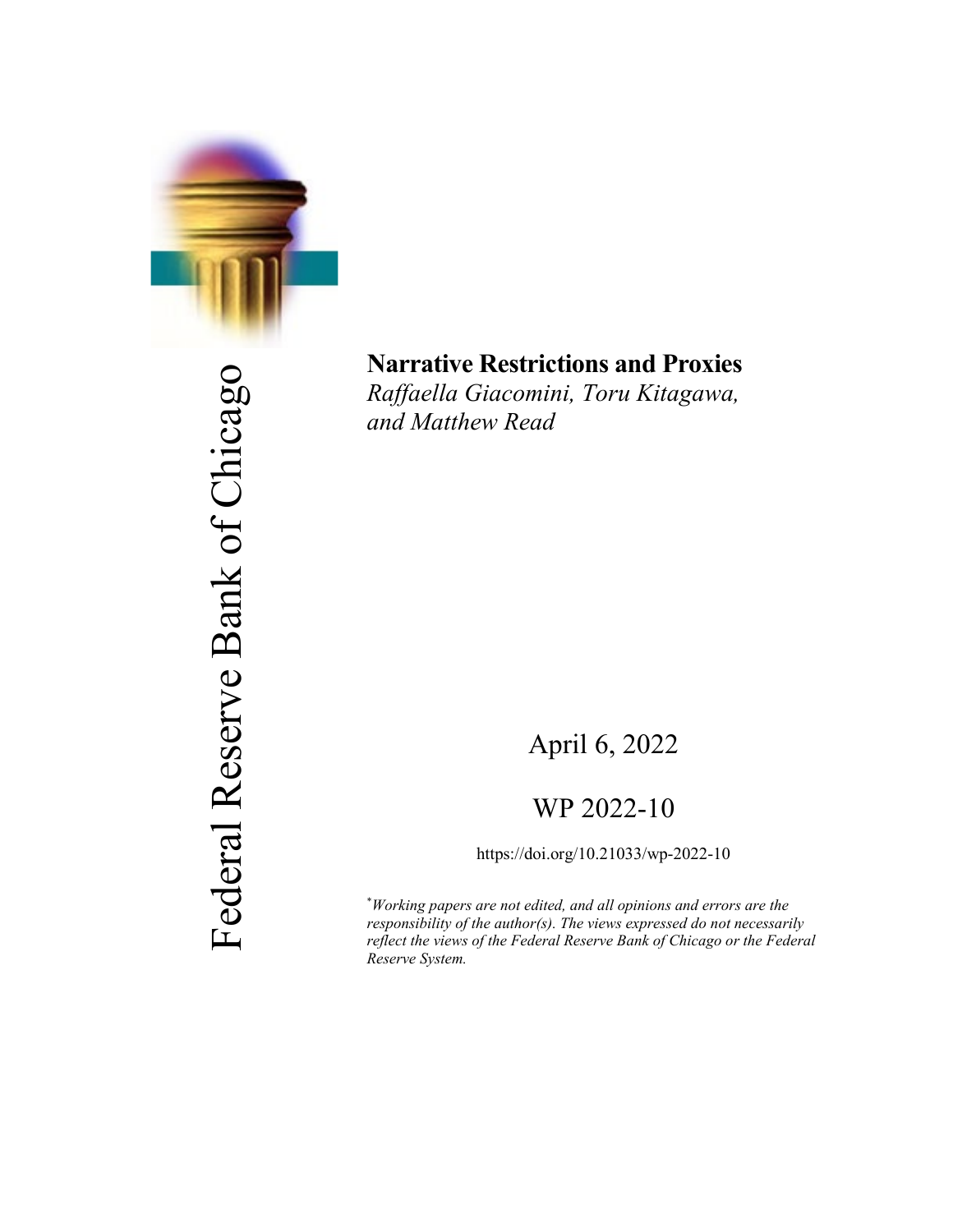## Narrative Restrictions and Proxies<sup>∗</sup>

## <span id="page-1-0"></span>Raffaella Giacomini<sup>†</sup> Toru Kitagawa<sup>‡</sup> and Matthew Read<sup>§</sup> April 6, 2022

#### Abstract

We compare two approaches to using information about the signs of structural shocks at specific dates within a structural vector autoregression (SVAR): imposing 'narrative restrictions' (NR) on the shock signs in an otherwise setidentified SVAR; and casting the information about the shock signs as a discretevalued 'narrative proxy' (NP) to point-identify the impulse responses. The NP is likely to be 'weak' given that the sign of the shock is typically known in a small number of periods, in which case the weak-proxy robust confidence intervals in [Montiel-Olea et al.](#page-27-0) [\(2021\)](#page-27-0) are the natural approach to conducting inference. However, we show both theoretically and via Monte Carlo simulations that these confidence intervals have distorted coverage – which may be higher or lower than the nominal level – unless the sign of the shock is known in a large number of periods. Regarding the NR approach, we show that the prior-robust Bayesian credible intervals from [Giacomini et al.](#page-26-0) [\(2021a\)](#page-26-0) deliver coverage exceeding the nominal level, but which converges towards the nominal level as the number of NR increases.

<sup>∗</sup>This paper was prepared for the Journal of Business and Economic Statistics Session of the 2022 North American Winter Meeting of the Econometric Society. We thank Lutz Killian, Mikkel Plagborg-Møller and Juan Rubio-Ramírez for their illuminating discussions of our paper, and Chris Hansen for organising the session. We also thank James Stock, Christian Wolf and seminar participants at various venues for discussions that motivated this work. We gratefully acknowledge financial support from ERC grants (numbers 536284 and 715940) and the ESRC Centre for Microdata Methods and Practice (CeMMAP) (grant number RES-589-28-0001). The views in this paper are the authors' and do not reflect the views of the Federal Reserve Bank of Chicago, the Federal Reserve System or the Reserve Bank of Australia.

<sup>†</sup>University College London, Department of Economics and Federal Reserve Bank of Chicago. Email: r.giacomini@ucl.ac.uk

<sup>‡</sup>Brown University, Department of Economics and University College London, Department of Economics. Email: toru kitagawa@brown.edu

<sup>§</sup>University College London, Department of Economics and Reserve Bank of Australia. Email: readm@rba.gov.au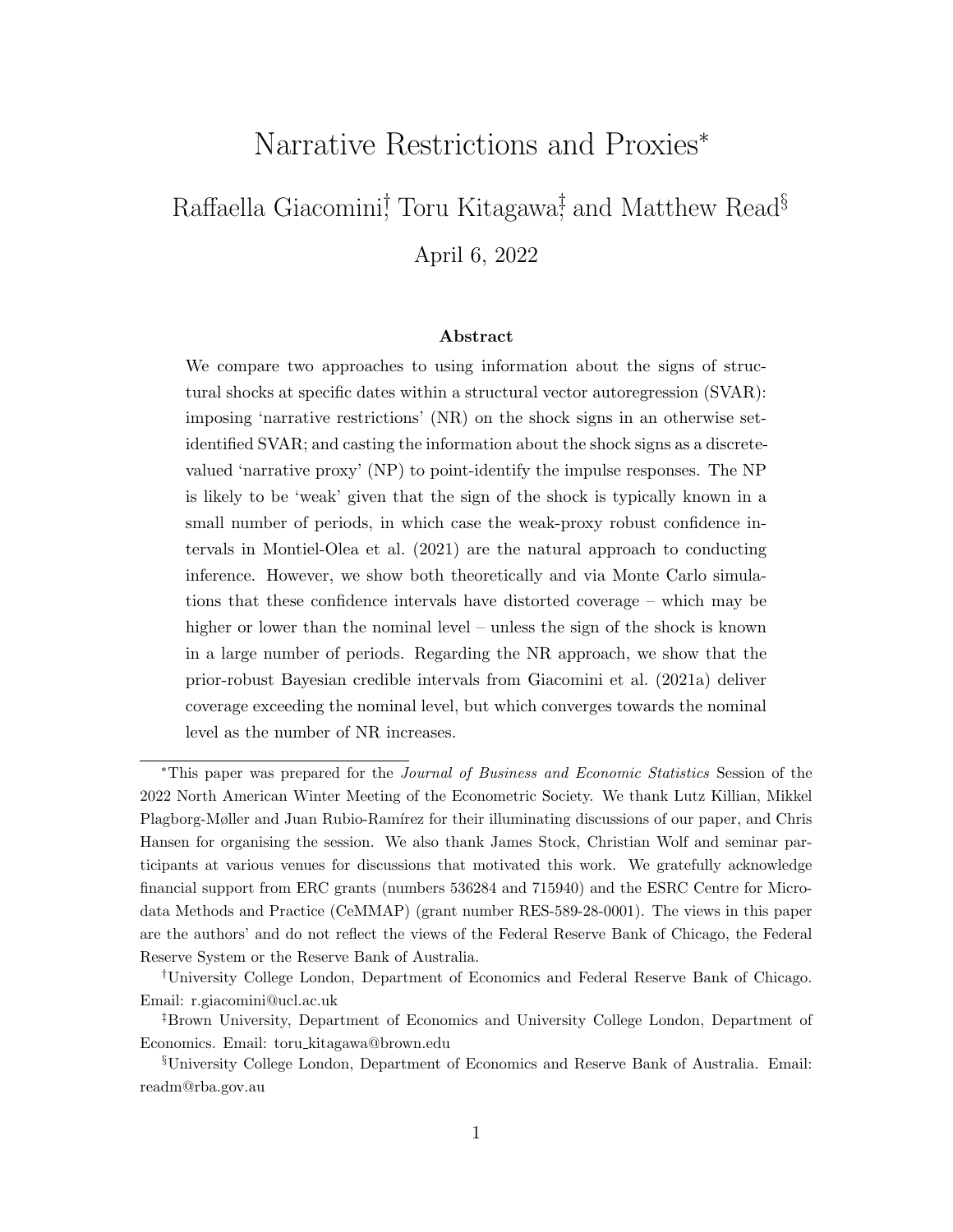## 1 Introduction

Structural vector autoregressions (SVARs) are used in macroeconomics to estimate the dynamic causal effects of structural shocks. A common approach to identifying the effects of these shocks is to impose a set of sign and/or zero restrictions on functions of the SVAR's structural parameters that together result in set-identification of the parameters of interest (e.g. sign restrictions on impulse responses, as in [Uhlig](#page-27-1) [\(2005\)](#page-27-1)). A growing number of papers augment these 'traditional' set-identifying restrictions with restrictions that involve the values of the structural shocks in specific periods. For instance, Antolín-Díaz and Rubio-Ramírez  $(2018)$  propose restricting the signs of structural shocks based on the historical narrative about the nature of the shocks hitting the economy in particular episodes. An example is the restriction that there was a positive monetary policy shock in the United States in October 1979, which is the year in which the Federal Reserve dramatically raised the federal funds rate following Paul Volcker becoming chairman.<sup>[1](#page-1-0)</sup>

In this paper, we compare two alternative approaches to using information about the signs of structural shocks in specific periods in an SVAR framework. The first approach is to impose the information as restrictions on the signs of the structural shocks in an otherwise set-identified SVAR, as in Antolín-Díaz and Rubio-Ramírez [\(2018\)](#page-25-0); we refer to this as 'shock-sign narrative restrictions' (NR). The second approach follows a suggestion in [Plagborg-Møller and Wolf](#page-27-2) [\(2021a\)](#page-27-2) that the information about the shock signs could be recast as an external instrument or 'proxy' for use in a proxy SVAR (e.g. [Mertens and Ravn 2013;](#page-26-1) [Stock and Watson 2018\)](#page-27-3).[2](#page-1-0) We refer to this as the 'narrative-proxy' (NP) approach.

Following Antolín-Díaz and Rubio-Ramírez [\(2018\)](#page-25-0), the literature that makes use of NR typically imposes these restrictions within a Bayesian framework.[3](#page-1-0) This involves specifying a uniform-normal-inverse-Wishart prior over the orthogonal reduced-form parameterisation of the SVAR, which is the standard approach in set-identified SVARs

<sup>&</sup>lt;sup>1</sup>Other papers that impose NR include [Ben Zeev](#page-25-1) [\(2018\)](#page-25-1), Ludvigson, Ma and Ng (2018, 2021), [Furlanetto and Robstad](#page-25-2) [\(2019\)](#page-25-2), [Cheng and Yang](#page-25-3) [\(2020\)](#page-25-3), Kilian and Zhou (2020a, 2020b), [Laumer](#page-26-2) [\(2020\)](#page-26-2), [Redl](#page-27-4) [\(2020\)](#page-27-4), [Zhou](#page-27-5) [\(2020\)](#page-27-5), [Caggiano et al.](#page-25-4) [\(2021\)](#page-25-4), [Maffei-Faccioli and Vella](#page-26-3) [\(2021\)](#page-26-3), [Berger](#page-25-5) [et al.](#page-25-5) [\(2022\)](#page-25-5) and [Inoue and Kilian](#page-26-4) [\(in press\)](#page-26-4).

<sup>&</sup>lt;sup>2</sup>More precisely, the possibility of using narrative information to construct a proxy variable is discussed in the Supplement to [Plagborg-Møller and Wolf](#page-27-2) [\(2021a\)](#page-27-2); see [Plagborg-Møller and Wolf](#page-27-6) [\(2021b\)](#page-27-6).

<sup>3</sup>An exception is Ludvigson et al. (2018, 2021), who use a bootstrap to conduct inference.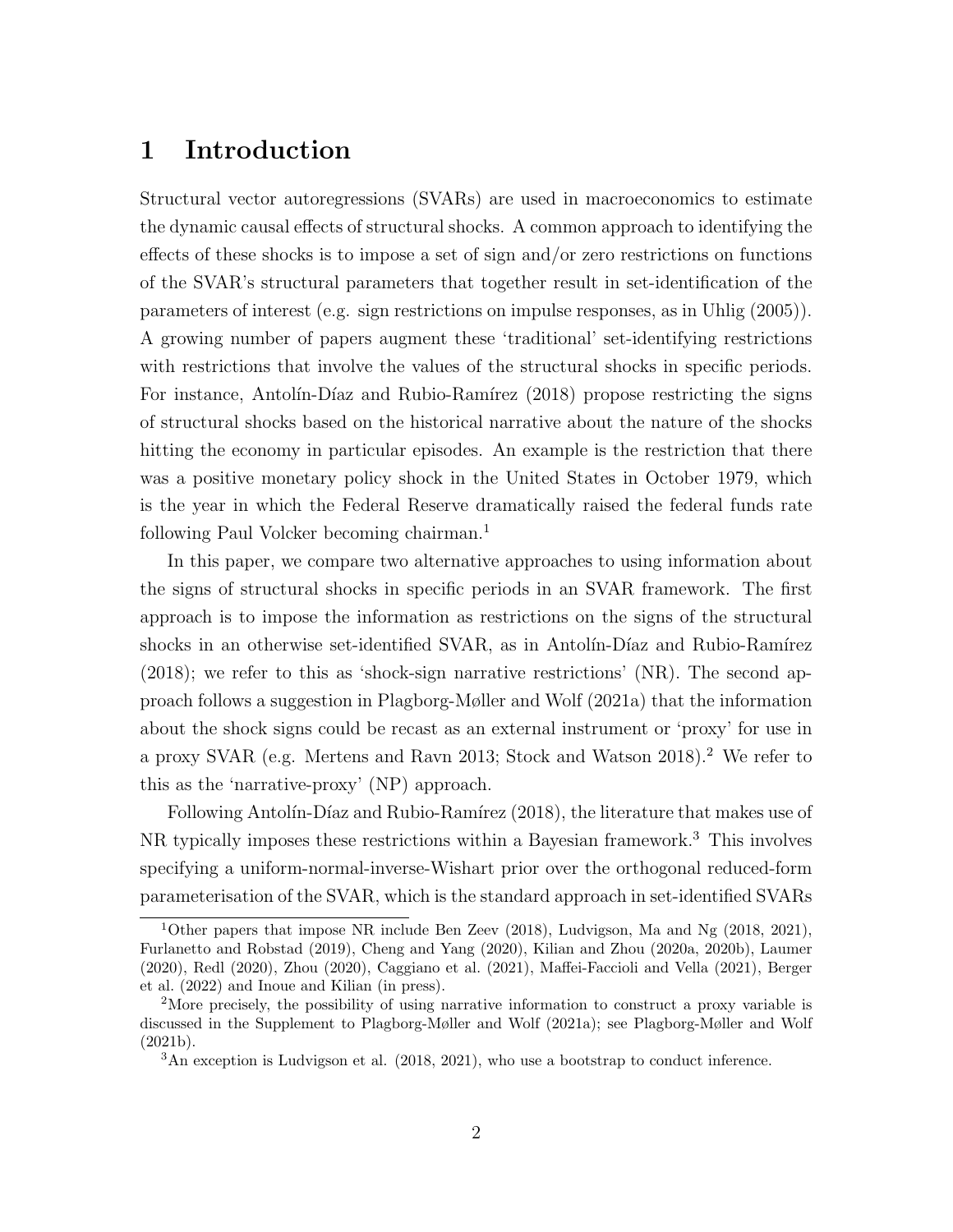(e.g. [Arias et al. 2018\)](#page-25-6). However, [Giacomini et al.](#page-26-0) [\(2021a\)](#page-26-0) – henceforth, GKR – point out some undesirable features of this approach. Under shock-sign restrictions, the likelihood function possesses flat regions, which implies that a component of the prior is never updated by the data. Furthermore, as discussed by [Baumeister and Hamilton](#page-25-7) [\(2015\)](#page-25-7) in the context of standard sign restrictions, the prior is informative about parameters of interest, such as impulse responses. Given that the prior is primarily chosen for computational convenience and does not reflect credible prior information about the parameters, these features of standard Bayesian inference under NR raise the concern that posterior inference may be mainly driven by the choice of prior.[4](#page-1-0)

To address the issue of posterior sensitivity to the choice of prior under NR, GKR propose applying a variant of the 'robust' (multiple-prior) Bayesian approach to inference for set-identified models developed in [Giacomini and Kitagawa](#page-26-5) [\(2021\)](#page-26-5). This involves replacing the unrevisable component of the prior with a class of priors that are consistent with the identifying restrictions. The class of priors generates a class of posteriors, which can be summarised in various ways. For example, rather than having a single posterior mean, there is a set of posterior means, which is an interval containing every possible posterior mean that could be obtained under the class of priors. One can also report a 'robust credible interval', which is an interval that receives at least a given posterior probability under every posterior in the class of posteriors. This approach eliminates the source of posterior sensitivity arising due to the unrevisable component of the prior. See [Giacomini et al.](#page-26-6) [\(2021b\)](#page-26-6) for a review of robust Bayesian approaches to inference in set-identified econometric models.

As noted in [Plagborg-Møller and Wolf](#page-27-2) [\(2021a\)](#page-27-2), an alternative way to use information about the signs of a particular structural shock in specific periods is to recast this information as a discrete-valued proxy for the structural shock. Specifically, construct a variable that is equal to one in periods where the shock is known to be positive, minus one in periods where it is known to be negative, and zero in all other periods. This variable is positively correlated with the target structural shock (i.e. 'relevant')

<sup>4</sup>An additional problem arises under more-general classes of NR, such as restrictions on the historical decomposition. In constructing the posterior, Antolín-Díaz and Rubio-Ramírez [\(2018\)](#page-25-0) use the conditional likelihood, which is the likelihood function conditional on the NR holding. GKR show that the use of this likelihood can distort the posterior distribution towards parameter values that result in a lower ex ante probability that the NR are satisfied. To address this problem, GKR propose using the unconditional likelihood to construct the posterior. This problem does not arise under shock-sign restrictions, because the conditional and unconditional likelihoods are identical up to a multiplicative constant.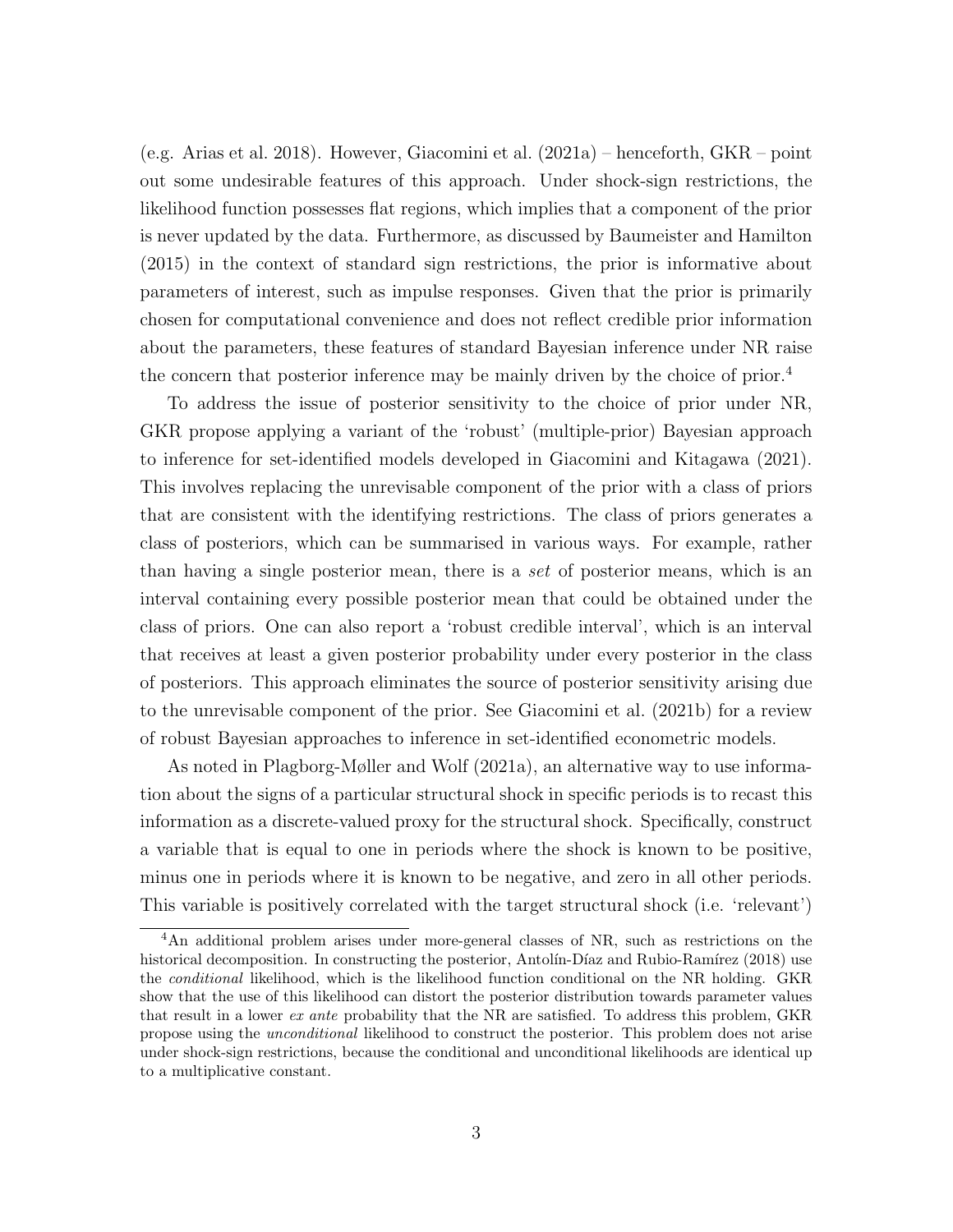and uncorrelated with all other structural shocks (i.e. 'exogenous'). The variable is therefore a valid proxy for the structural shock and can be used to point-identify impulse responses to that shock in a proxy SVAR [\(Mertens and Ravn 2013;](#page-26-1) [Stock](#page-27-3) [and Watson 2018\)](#page-27-3).<sup>[5](#page-1-0)</sup>

[Montiel-Olea et al.](#page-27-0)  $(2021)$  – henceforth, MSW – show that frequentist inference about impulse responses is nonstandard when the proxy variable is only weakly correlated with the target structural shock (see also [Lunsford](#page-26-7) [\(2015\)](#page-26-7)). They propose a weak-proxy robust approach to inference, which – under some conditions – has asymptotically valid coverage of the true impulse response regardless of the strength of the correlation between the proxy and shock. We show that the narrative proxy is likely to be weakly correlated with the target structural shock when there are only a small number of periods in which the sign of the shock is known, which tends to be the case empirically; for example, the applications considered in Antolin-Díaz and Rubio-Ramírez  $(2018)$  impose NR in no more than a handful of periods. Accordingly, the weak-proxy robust approach to inference is the natural approach to frequentist inference when using NP.

We discuss the frequentist properties of the inferential procedures described above when the parameter of interest is the impulse response to a unit structural shock (e.g. a monetary policy shock that raises the federal funds rate by  $100$  basis points).<sup>[6](#page-1-0)</sup> When the number of NR is fixed with the sample size, we show that the robust credible region has asymptotic frequentist coverage of the true impulse response that is weakly greater than the nominal level. When the number of NR increases proportionally with the sample size, the coverage probability converges to the nominal level asymptotically.

We then show that the assumptions required for the asymptotic validity of the weak-proxy robust confidence intervals in MSW are violated under the NP approach. Specifically, the covariance between the NP and the reduced-form VAR innovations is not  $\sqrt{T}$ -asymptotically normal (where  $T$  is the sample size) when the NP is nonzero in a fixed number of periods. The MSW confidence intervals are constructed following the Anderson-Rubin approach, which involves inverting a particular Wald test. The

 $5$ The proxy is also uncorrelated with leads and lags of the structural shocks, so it could alternatively be used to point-identify the impulse responses to that shock in an instrumental-variables local projection, which does not require assuming that the structural shock is invertible [\(Stock and](#page-27-3) [Watson 2018\)](#page-27-3).

<sup>6</sup>While most studies using set-identified SVARs focus on impulse responses to a standarddeviation shock as the parameters of interest, the impulse responses to a unit shock are naturally of greater interest to policymakers (e.g. [Stock and Watson 2018\)](#page-27-3).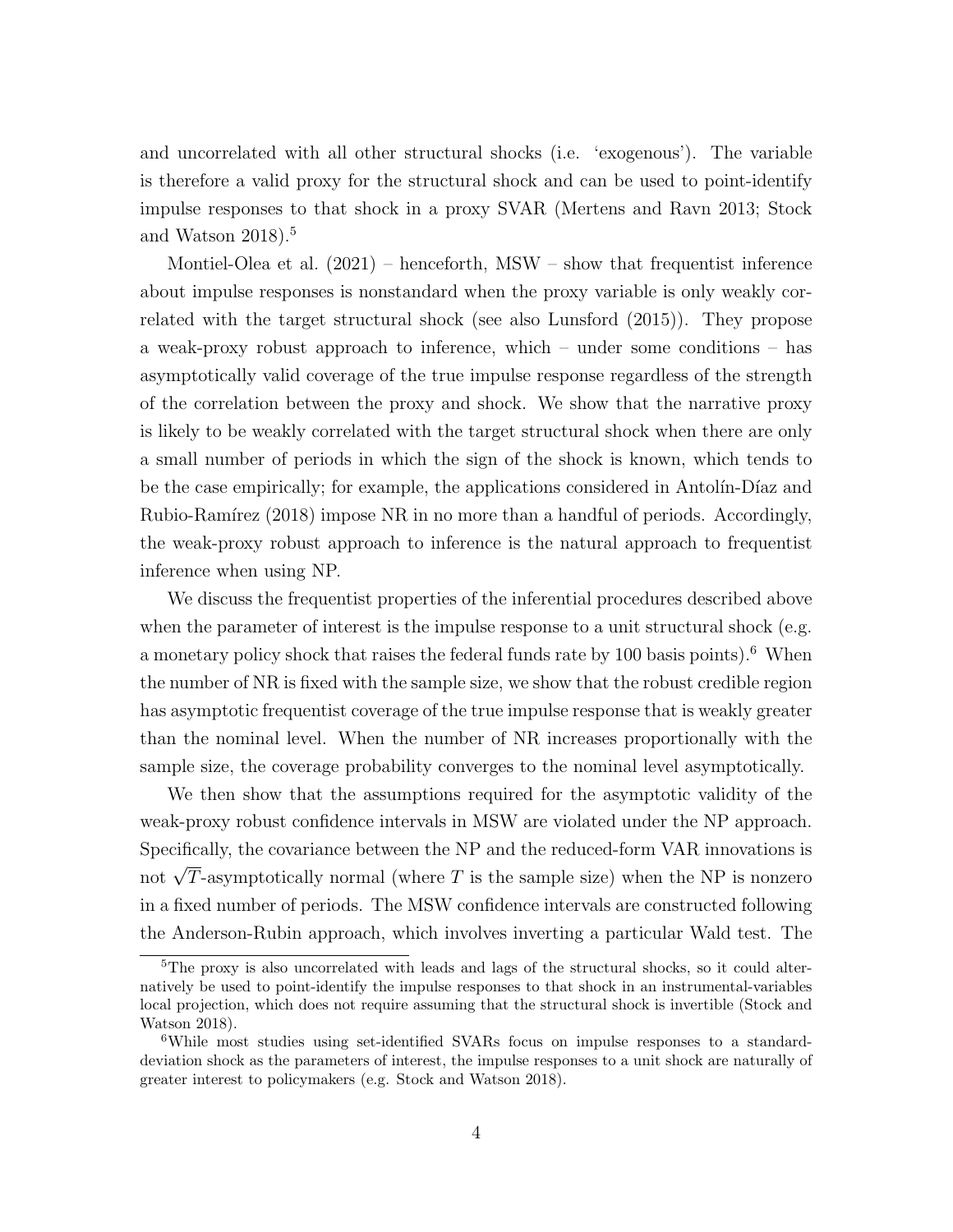Wald statistic for this test is asymptotically  $\chi^2(1)$  under the assumptions in MSW. We show that if the NP is nonzero in a fixed number of periods, the null distribution of this test statistic is not  $\chi^2(1)$ , no matter how large the sample size T is. Consequently, the size of the test with  $\chi^2(1)$  critical values is generally not equal to the nominal level and the confidence intervals obtained from inverting the test are not guaranteed to attain correct coverage even when  $T$  is large. Thus, weak-proxy robust confidence intervals based on the standard Anderson-Rubin approach are not recommended when the NP is nonzero in only a small number of periods.

We provide Monte Carlo evidence in support of our theoretical results. The coverage probability of the weak-proxy robust confidence intervals differs from the nominal level unless the sign of the shock is known in a relatively large number of periods. Whether the intervals under- or over-cover depends on the confidence level. In contrast, the robust credible intervals always over-cover, but the coverage probability converges towards the nominal level as the number of NR increases.

We focus our discussion on a bivariate, static SVAR. The main reason for this simplification is that it allows us to derive an analytical expression for the 'conditional identified set' (i.e. the set of parameter values that are consistent with the NR given the reduced-form parameters), which is useful for both illustration and simulation of the NR approach. The theoretical findings do not rely on this simplification, and we provide some suggestions in the paper on how the analysis could be generalized to incorporate dynamics or additional variables.

To the best of our knowledge, this is the first paper to explore whether information about structural shocks should be used to impose NR in an otherwise set-identified SVAR or to construct a proxy for use in a proxy SVAR. Boer and Lütkepohl [\(2021\)](#page-25-8) compare the efficiency of proxy SVAR estimators that use only the signs of structural shocks on particular dates against proxies that also use information about the size of the shock (i.e. standard proxies). Based on Monte Carlo simulations, they conclude that the estimator that uses information only about the sign of the shock is nearly as (or, in some cases, more) efficient than the estimator based on the quantitative information. Budnik and Rünstler [\(2020\)](#page-25-9) consider identification of impulse responses in Bayesian proxy SVARs when the proxy represents the sign of a certain structural shock in particular periods. Their approach to identification departs from the standard proxy SVAR setting and is implemented using linear discriminant analysis or a non-parametric sign-concordance criterion.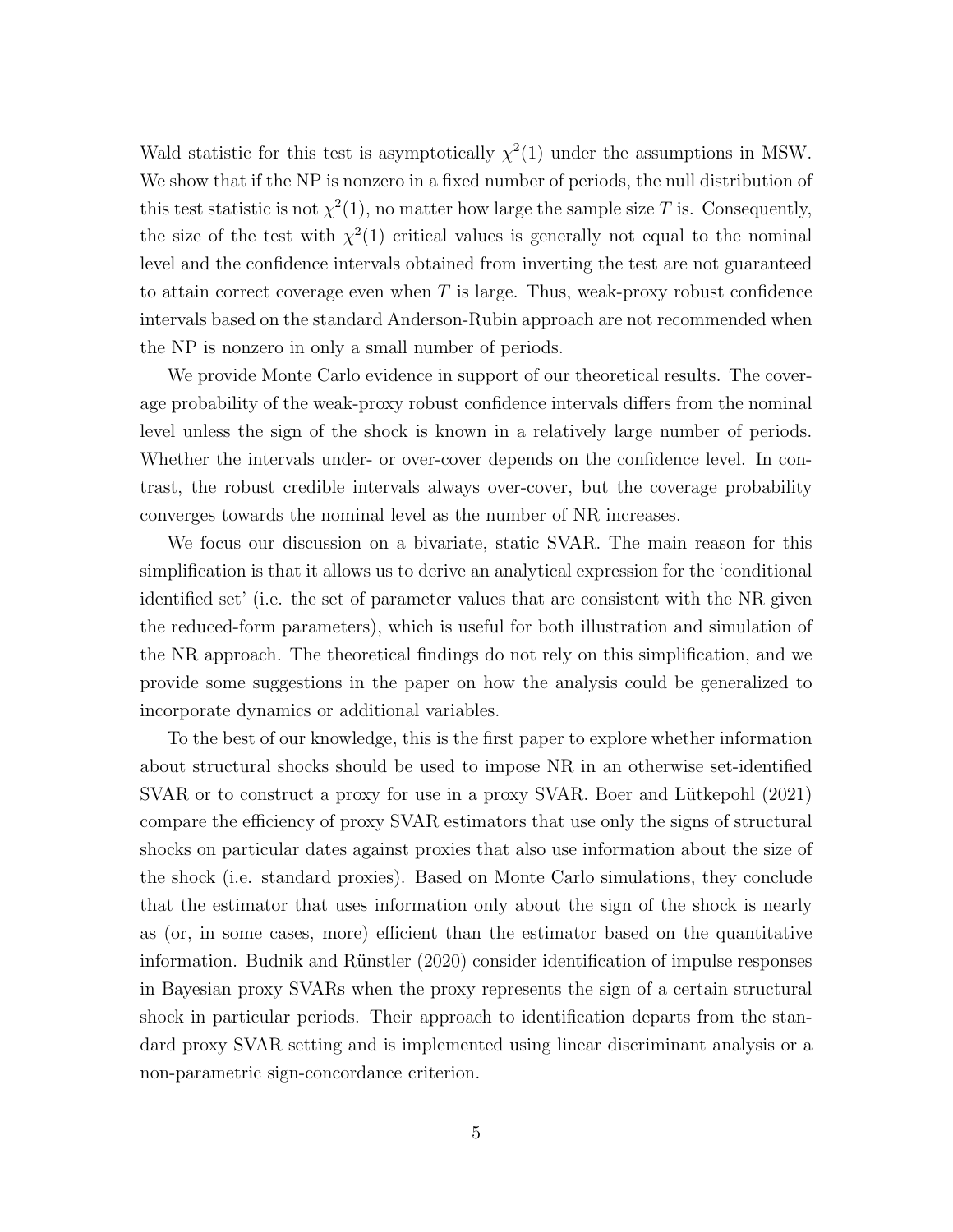The remainder of the paper is structured as follows. Section [2](#page-6-0) describes the two approaches to using information about shock signs within the context of a stylised SVAR. Section [3](#page-13-0) examines the theoretical frequentist properties of the robust Bayesian approach to inference under NR and the weak-proxy robust approach to inference under NP. Section [4](#page-19-0) provides results from Monte Carlo simulations supporting the theoretical results. Section [5](#page-23-0) concludes.

## <span id="page-6-0"></span>2 Frameworks For Using Information about Shock Signs

This section introduces a stylised bivariate SVAR and discusses the two approaches to using information about the sign of a structural shock.

#### 2.1 Stylised SVAR

Consider the SVAR(0) for the  $2 \times 1$  vector of endogenous variables  $\mathbf{y}_t = (y_{1t}, y_{2t})'$ :

<span id="page-6-1"></span>
$$
\mathbf{A}_0 \mathbf{y}_t = \boldsymbol{\varepsilon}_t, \quad t = 1, \dots, T,
$$
\n(1)

where  $\varepsilon_t = (\varepsilon_{1t}, \varepsilon_{2t})'$  with  $\varepsilon_t \stackrel{iid}{\sim} \mathcal{N}(\mathbf{0}_{2\times 1}, \mathbf{I}_2)$ , where  $\mathbf{I}_2$  is the  $2 \times 2$  identity matrix. The orthogonal reduced form of the model reparameterizes  $A_0^{-1}$  as  $\Sigma_{tr} Q$ , where  $\Sigma_{tr}$  is the lower-triangular Cholesky factor (with positive diagonal elements) of  $\Sigma = \mathbb{E}(\mathbf{y}_t \mathbf{y}_t') =$  $\mathbf{A}_0^{-1} \left( \mathbf{A}_0^{-1} \right)^{\prime}$ . We parameterize  $\mathbf{\Sigma}_{tr}$  as

$$
\Sigma_{tr} = \begin{bmatrix} \sigma_{11} & 0\\ \sigma_{21} & \sigma_{22} \end{bmatrix} \quad (\sigma_{11}, \sigma_{22} > 0), \tag{2}
$$

and denote the vector of reduced-form parameters as  $\phi = \text{vech}(\Sigma_{tr})$ . Q is an orthonormal matrix in the space of  $2 \times 2$  orthonormal matrices,  $\mathcal{O}(2)$ :

$$
\mathbf{Q} \in \mathcal{O}(2) = \left\{ \begin{bmatrix} \cos \theta & -\sin \theta \\ \sin \theta & \cos \theta \end{bmatrix} : \theta \in [-\pi, \pi] \right\} \cup \left\{ \begin{bmatrix} \cos \theta & \sin \theta \\ \sin \theta & -\cos \theta \end{bmatrix} : \theta \in [-\pi, \pi] \right\},\tag{3}
$$

where the first set is the set of 'rotation' matrices and the second set is the set of 'reflection' matrices.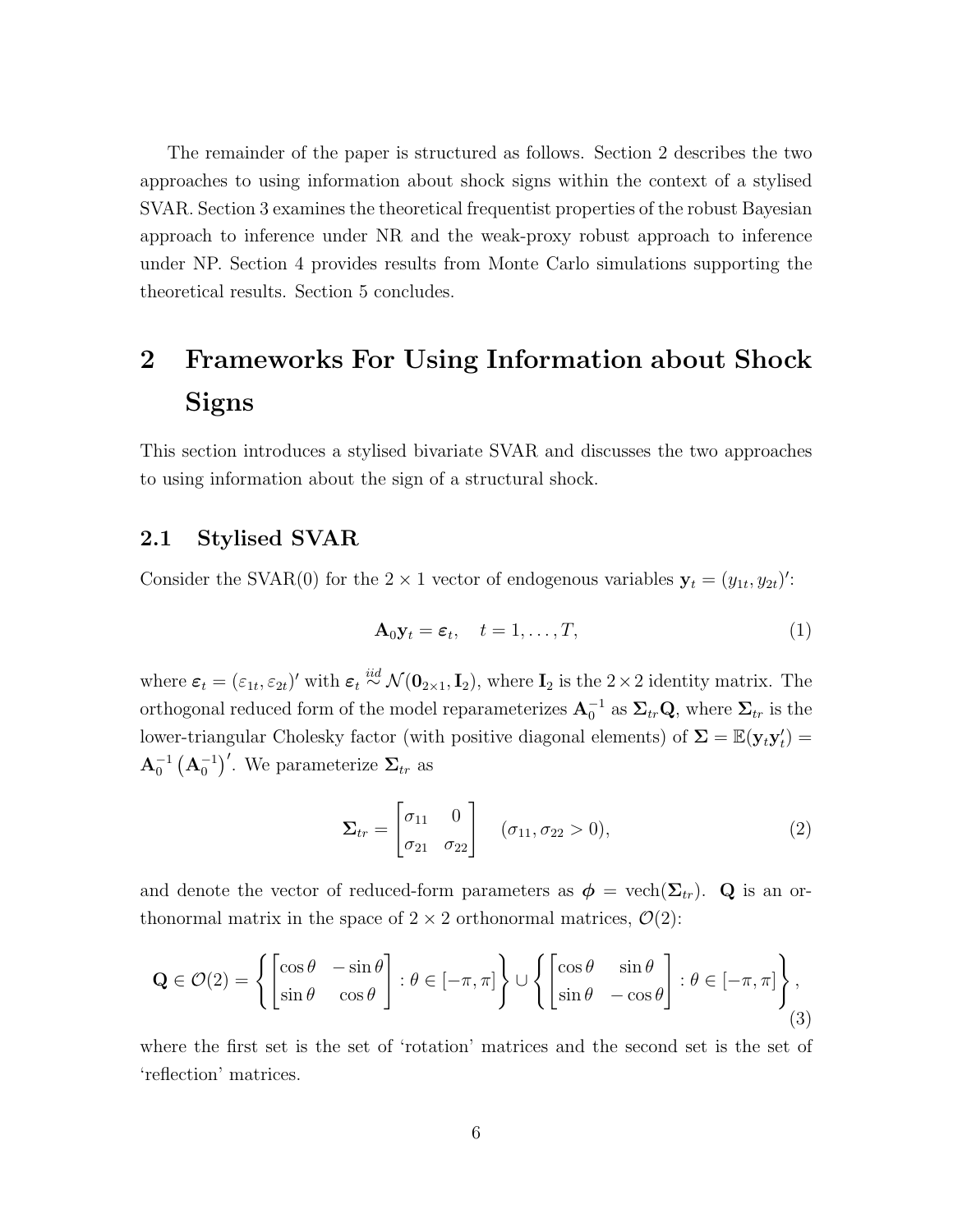In the absence of any identifying restrictions, the identified set for  $\mathbf{A}_0^{-1}$  (the matrix of contemporaneous impulse responses) is

$$
\mathbf{A}_0^{-1} \in \left\{ \begin{bmatrix} \sigma_{11} \cos \theta & -\sigma_{11} \sin \theta \\ \sigma_{21} \cos \theta + \sigma_{22} \sin \theta & \sigma_{22} \cos \theta - \sigma_{21} \sin \theta \end{bmatrix} : \theta \in [-\pi, \pi] \right\}
$$
  

$$
\cup \left\{ \begin{bmatrix} \sigma_{11} \cos \theta & \sigma_{11} \sin \theta \\ \sigma_{21} \cos \theta + \sigma_{22} \sin \theta & \sigma_{21} \sin \theta - \sigma_{22} \cos \theta \end{bmatrix} : \theta \in [-\pi, \pi] \right\}.
$$
 (4)

The identified set for  $A_0$  is then

$$
\mathbf{A}_{0} \in \left\{ \frac{1}{\sigma_{11}\sigma_{22}} \begin{bmatrix} \sigma_{22}\cos\theta - \sigma_{21}\sin\theta & \sigma_{11}\sin\theta \\ -\sigma_{21}\cos\theta - \sigma_{22}\sin\theta & \sigma_{11}\cos\theta \end{bmatrix} : \theta \in [-\pi, \pi] \right\}
$$
  

$$
\cup \left\{ \frac{1}{\sigma_{11}\sigma_{22}} \begin{bmatrix} \sigma_{22}\cos\theta - \sigma_{21}\sin\theta & \sigma_{11}\sin\theta \\ \sigma_{22}\sin\theta + \sigma_{21}\cos\theta & -\sigma_{11}\cos\theta \end{bmatrix} : \theta \in [-\pi, \pi] \right\}.
$$
 (5)

Henceforth, we leave implicit that  $\theta \in [-\pi, \pi]$  and we impose the sign normalisation  $diag(\mathbf{A}_0) \geq \mathbf{0}_{2\times1}$ , which is a normalisation on the signs of the structural shocks.

The impulse response of the second variable to a shock to the first variable that raises the first variable by one unit is

<span id="page-7-0"></span>
$$
\eta_{21}(\boldsymbol{\phi}, \theta) = \frac{\sigma_{21}\cos\theta + \sigma_{22}\sin\theta}{\sigma_{11}\cos\theta} = \frac{\sigma_{21}}{\sigma_{11}} + \frac{\sigma_{22}}{\sigma_{11}}\tan\theta. \tag{6}
$$

In what follows, we assume that this is the parameter of interest.

#### 2.2 Narrative Restrictions and Robust Bayesian Inference

Consider the NR that  $\varepsilon_{1t} \geq 0$  for some  $t \in \{1, ..., T\}$ , which is one of the restrictions proposed by Antolín-Díaz and Rubio-Ramírez [\(2018\)](#page-26-8) and [Ludvigson et al.](#page-26-8) (2018):

$$
\varepsilon_{1t} = \mathbf{e}'_1 \mathbf{A}_0 \mathbf{y}_t = (\sigma_{11} \sigma_{22})^{-1} (\sigma_{22} y_{1t} \cos \theta + (\sigma_{11} y_{2t} - \sigma_{21} y_{1t}) \sin \theta) \ge 0, \tag{7}
$$

where  $e_1$  is the first column of the  $2 \times 2$  identity matrix,  $I_2$ . Under the sign normalization and the NR,  $\theta$  is restricted to the set

$$
\theta \in \{\theta : \sigma_{21}\sin\theta \le \sigma_{22}\cos\theta, \cos\theta \ge 0, \sigma_{22}y_{1t}\cos\theta \ge (\sigma_{21}y_{1t} - \sigma_{11}y_{2k})\sin\theta\}
$$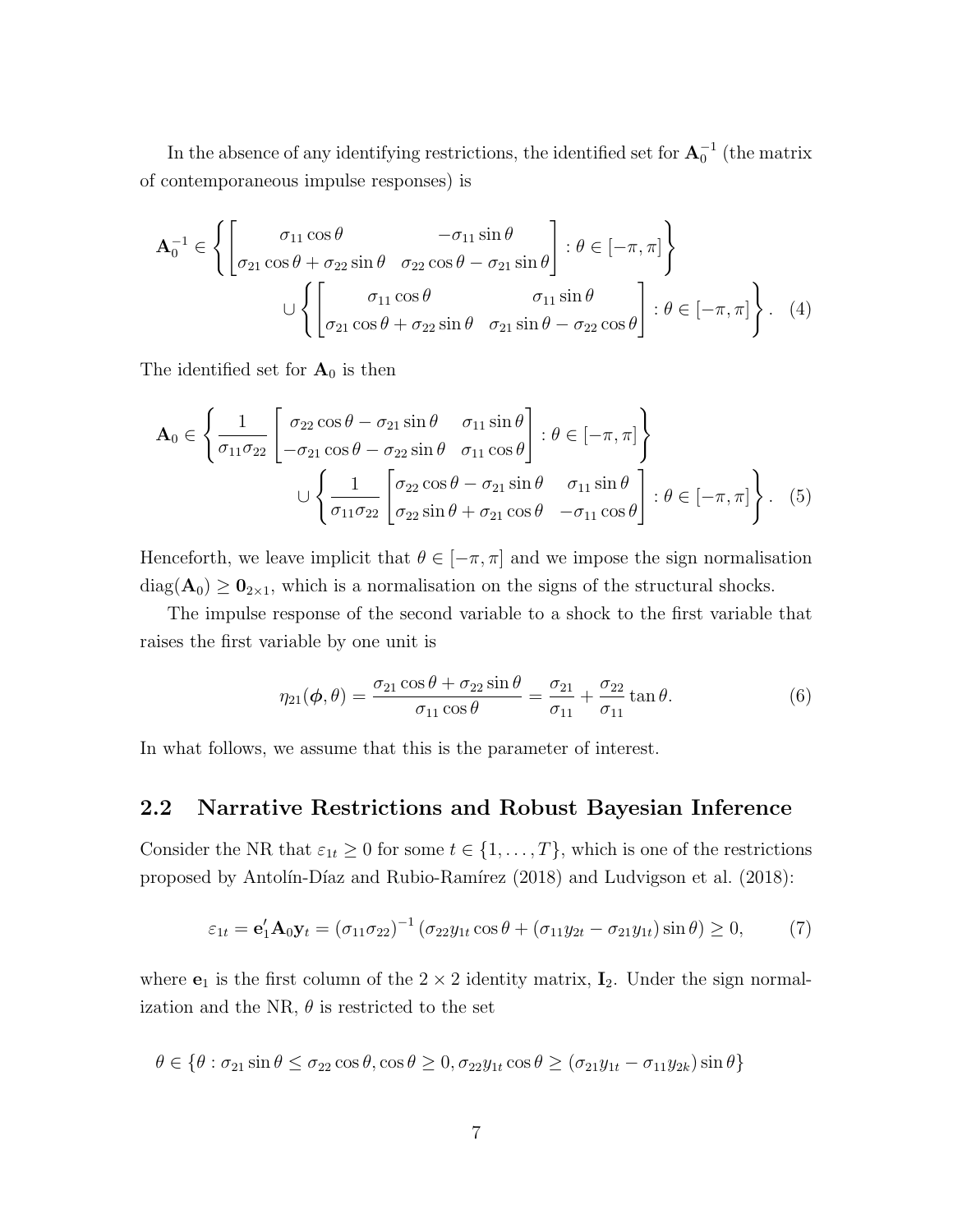$$
\cup \left\{ \theta : \sigma_{21} \sin \theta \le \sigma_{22} \cos \theta, \cos \theta \le 0, \sigma_{22} y_{1t} \cos \theta \ge (\sigma_{21} y_{1t} - \sigma_{11} y_{2t}) \sin \theta \right\}. \tag{8}
$$

Since  $y_{1t}$  and  $y_{2t}$  enter the inequalities characterising this set, the NR induces a setvalued mapping from  $\phi$  to  $\theta$  – and thus to  $\eta_{21}$  – that depends on the realization of  $\mathbf{y}_t$ ; GKR refer to this mapping as the 'conditional identified set'.[7](#page-1-0) For example, in the case where  $\sigma_{21} < 0$ ,  $h(\phi, y_t) = \sigma_{21}y_{1t} - \sigma_{11}y_{2t} > 0$  and  $C(\phi, y_t) = \sigma_{22}y_{1t}/h(\phi, y_t) >$  $\sigma_{22}/\sigma_{21}$ , the conditional identified set for  $\theta$  is

$$
CIS_{\theta}(\boldsymbol{\phi}|\mathbf{y}_t) = \left[\arctan\left(\frac{\sigma_{22}}{\sigma_{21}}\right), \arctan(C(\boldsymbol{\phi}, \mathbf{y}_t))\right],\tag{9}
$$

and the conditional identified set for  $\eta_{21}$  is

$$
CIS_{\eta}(\boldsymbol{\phi}|\mathbf{y}_{t}) = \left[\frac{\sigma_{21}}{\sigma_{11}} + \frac{\sigma_{22}^{2}}{\sigma_{21}\sigma_{11}}, \frac{\sigma_{21}}{\sigma_{11}} + \frac{\sigma_{22}}{\sigma_{11}}C(\boldsymbol{\phi}, \mathbf{y}_{t})\right].
$$
\n(10)

The conditional identified set for  $\eta_{21}$  may be unbounded; for example, when  $\sigma_{21} < 0$ and  $h(\phi, \mathbf{y}) < 0$ , the conditional identified set for  $\theta$  includes  $\pi/2$  and the conditional identified set for  $\eta_{21}$  is  $(-\infty,\infty)$ , which implies that the NR is completely uninfor-mative about the impulse response.<sup>[8](#page-1-0)</sup>

As in GKR, we do not model a mechanism for when the shock-sign restrictions become available. Our analysis assumes that the sign of  $\varepsilon_{1t}$  is revealed in the first K periods, but our results would also hold if we assumed that the sign of  $\varepsilon_{1t}$  was revealed in K random periods. The set of restrictions can be represented as  $\{N(\theta, \phi, \mathbf{y}_t) \ge 0\}_{t=1}^K$ . The 'unconditional' likelihood based on the sample  $y^T = (y'_1, \ldots, y'_T)'$  and the NR is

$$
p(\mathbf{y}^T, \{N(\theta, \phi, \mathbf{y}_t) \ge 0\}_{t=1}^K |\theta, \phi) = \prod_{t=1}^T (2\pi)^{-1} |\Sigma|^{-\frac{1}{2}} \exp\left(-\frac{1}{2}\mathbf{y}_t' \Sigma^{-1} \mathbf{y}_t\right) \prod_{t=1}^K \mathbf{1}(N(\theta, \phi, \mathbf{y}_t) \ge 0), \quad (11)
$$

<sup>7</sup>The conditional identified set is the set of values of a particular parameter that are consistent with the reduced-form parameters and the imposed restrictions (i.e. the NR and any other identifying restrictions, such as sign restrictions on impulse responses). The concept of a conditional identified set differs from that of a standard identified set. The latter is defined by a (set-valued) mapping from reduced-form to structural parameters, while the former additionally depends on the realisation of the data in particular periods. See GKR for further details.

<sup>&</sup>lt;sup>8</sup>Appendix [A](#page-27-7) characterises the conditional identified set for  $\theta$  when  $\sigma_{21}$  < 0 under the restriction that  $\varepsilon_{1t} \geq 0$  or  $\varepsilon_{1t} \leq 0$ . It also explains how to obtain the conditional identified set for  $\eta_{21}$ . We draw on these analytical expressions when conducting Monte Carlo exercises in Section [4.](#page-19-0)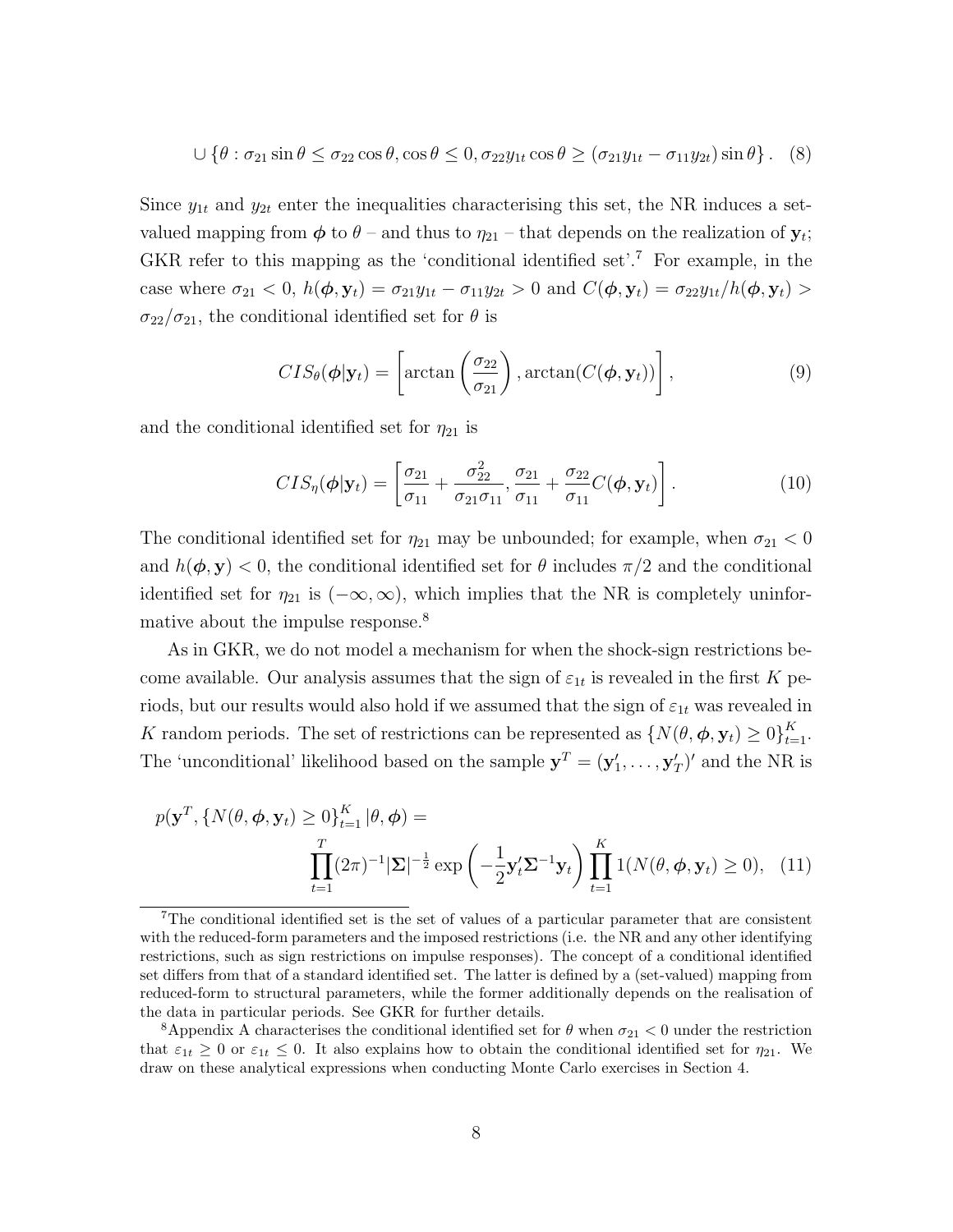where  $1(N(\theta, \phi, y_t) \ge 0)$  is the indicator function equal to one when  $N(\theta, \phi, y_t) \ge 0$ and equal to zero otherwise.<sup>[9](#page-1-0)</sup> The dependence of the likelihood on  $\theta$  is only through the indicator functions. The NR truncate the likelihood so that it is flat for any  $\theta$ satisfying the NR and is zero otherwise, with the points of truncation depending on the realisation of  $\{y_t\}_{t=1}^K$ .

The standard approach to Bayesian inference in this setting  $(e.g.$  Antolin-Díaz and Rubio-Ramírez 2018) would involve specifying a uniform prior over  $\theta$ , which corresponds to the usual uniform or 'Haar' prior over the orthonormal matrix  $Q$  (e.g. [Baumeister and Hamilton 2015;](#page-25-7) [Arias et al. 2018\)](#page-25-6). However, GKR argue that the flat likelihood function raises concerns about the sensitivity of posterior inference to the choice of prior, which is primarily chosen for computational convenience and does not reflect actual subjective beliefs about the parameters; the posterior for  $\theta$ will be proportional to the prior whenever the likelihood is nonzero. This is similar to the case under standard sign restrictions (e.g. [Baumeister and Hamilton 2015\)](#page-25-7). GKR therefore propose extending the robust Bayesian approach of [Giacomini and](#page-26-5) [Kitagawa](#page-26-5) [\(2021\)](#page-26-5) to this setting.

The key feature of the robust Bayesian approach to inference under NR is that, rather than imposing a single conditional prior over  $\theta$ , we consider the class of all priors that are consistent with any 'traditional' set-identifying restrictions (in this case, the sign normalisations). Combining the class of priors with the unconditional likelihood generates a class of posteriors for  $\theta$  – and thus for  $\eta_{21}$  – that are consistent with the NR. Importantly, this approach eliminates the source of posterior sensitivity to the unrevisable component of the prior (i.e. the conditional prior for  $\theta$  given  $\phi$ ).

In the current context, the robust Bayesian approach to conducting inference about  $\eta_{21}$  proceeds as follows. First, impose a prior over  $\phi$  and obtain draws of  $\phi$  from its posterior,  $\pi_{\phi|Y}$ . Second, for each draw of  $\phi$ , compute the conditional identified set for  $\eta_{21}$  given the NR:<sup>[10](#page-1-0)</sup>

$$
CIS_{\eta}\left(\boldsymbol{\phi}|\left\{\mathbf{y}_{t}\right\}_{t=1}^{K}\right) = \left\{\eta_{21}(\boldsymbol{\phi},\theta): \left\{N(\theta,\boldsymbol{\phi},\mathbf{y}_{t})\geq 0\right\}_{t=1}^{K}\right\}
$$
(12)

$$
= \left[ \ell \left( \boldsymbol{\phi}, \{ \mathbf{y}_t \}_{t=1}^K \right), u \left( \boldsymbol{\phi}, \{ \mathbf{y}_t \}_{t=1}^K \right) \right]. \tag{13}
$$

 ${}^{9}$ In this case the 'conditional' likelihood used by Antolín-Díaz and Rubio-Ramírez [\(2018\)](#page-25-0) is equal to the unconditional likelihood up to a multiplicative constant that does not depend on  $\theta$ ; the conditional likelihood is obtained from the unconditional likelihood by dividing by the probability that the structural shocks satisfy the shock-sign restrictions, which is  $(1/2)^K$ .

<sup>&</sup>lt;sup>10</sup>In defining the conditional identified sets, we leave implicit the sign normalisation on  $\mathbf{A}_0$ .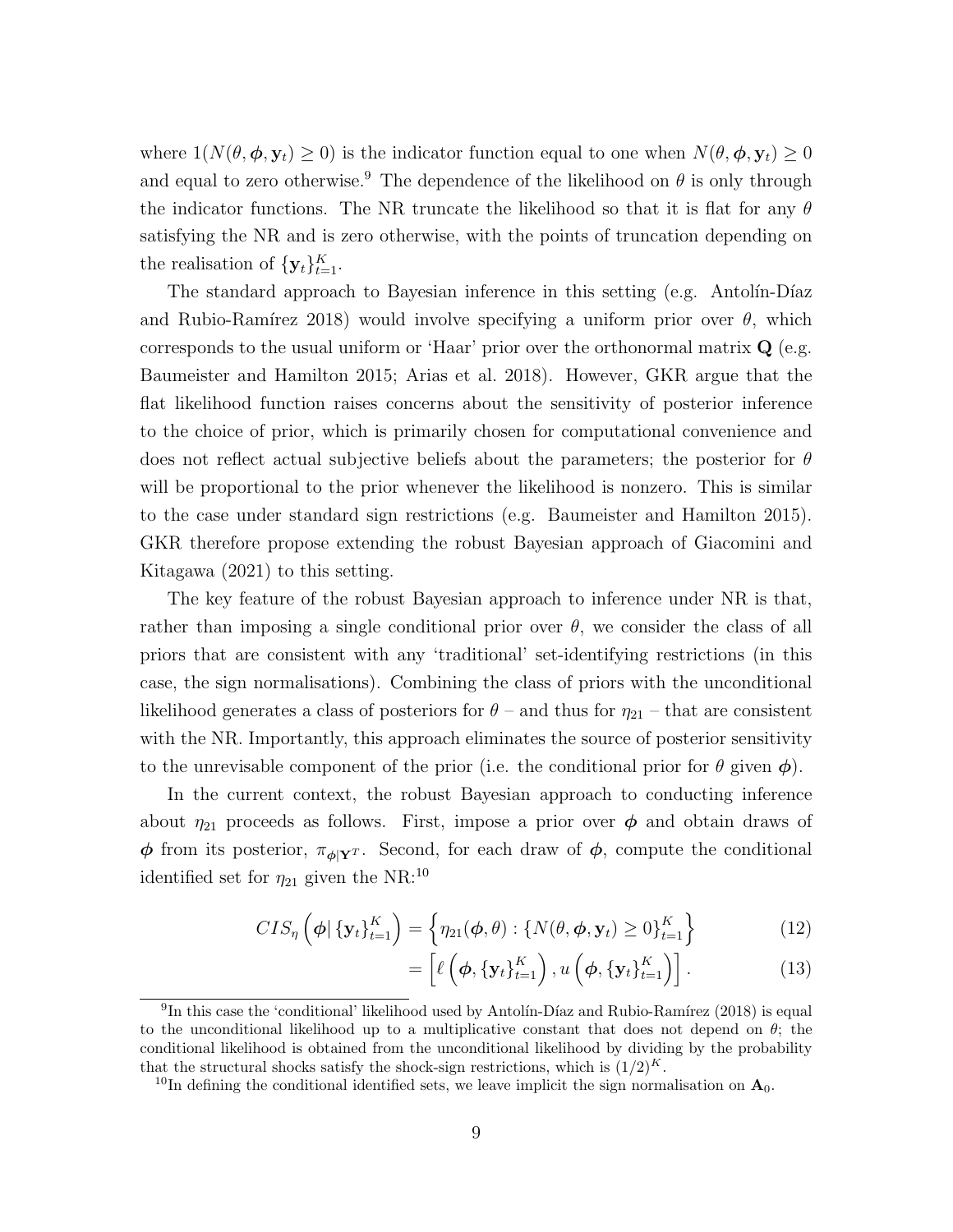Finally, using the posterior draws of the bounds of the conditional identified set, construct a robust credible region with credibility  $\alpha$  as an interval  $C_{\alpha}$  satisfying

$$
\pi_{\phi|\mathbf{Y}^T}\left(\left[\ell\left(\phi,\{\mathbf{y}_t\}_{t=1}^K\right),u\left(\phi,\{\mathbf{y}_t\}_{t=1}^K\right)\right]\subset C_{\alpha}\right)=\alpha.
$$
\n(14)

This interval receives posterior probability at least  $\alpha$  under all posterior distributions within the class of posteriors for  $\eta_{21}$ . The robust credible interval with credibility  $\alpha$ will be unbounded whenever  $\pi_{\phi|{\mathbf{Y}}^T}\left(CIS_\eta\left(\phi\big|\left\{{\mathbf{y}}_t\right\}_{t=1}^K\right)=\mathbb{R}\right)\geq 1-\alpha$ .

#### <span id="page-10-1"></span>2.3 Narrative Proxies and Weak-proxy Robust Inference

[Plagborg-Møller and Wolf](#page-27-2) [\(2021a\)](#page-27-2) suggest that the information about the signs of structural shocks imposed under NR can alternatively be used to construct a proxy variable, which can be used to point-identify impulse responses in a proxy SVAR or instrumental-variable local projection.

Solving the equation for  $\varepsilon_{2t}$  in [\(1\)](#page-6-1) for  $y_{2t}$  and plugging in [\(6\)](#page-7-0), we obtain, for  $t=1,\ldots,T,$ 

$$
y_{2t} = \eta_{21} y_{1t} + w_t, \tag{15}
$$

where  $w_t$  depends on  $\varepsilon_{2t}$ ,  $\sigma_{11}$  and  $\theta$ . To identify the impulse response of interest  $\eta_{21}$ , consider using some variable  $z_t$  satisfying  $\mathbb{E}(z_t \varepsilon_{1t}) \neq 0$  (relevance) and  $\mathbb{E}(z_t \varepsilon_{2t}) = 0$ (exogeneity) as an instrument for  $y_{1t}$ .<sup>[11](#page-1-0)</sup> Since  $y_{1t} = e'_1 \mathbf{A}_0^{-1} \varepsilon_t$ , relevance of  $z_t$  implies  $\mathbb{E}(z_t y_{1t}) \neq 0$ . Hence, by the standard identification approach using the linear instrumental-variable method, we can identify  $\eta_{21}$  by the Wald estimand [\(Stock and](#page-27-3) [Watson](#page-27-3) [\(2018\)](#page-27-3)):

<span id="page-10-0"></span>
$$
\eta_{21} = \frac{\mathbb{E}(z_t y_{2t})}{\mathbb{E}(z_t y_{1t})}.
$$
\n(16)

As above, we assume that the sign of the shock is observable in the first K periods. The proposal from [Plagborg-Møller and Wolf](#page-27-2) [\(2021a\)](#page-27-2) is to use the information about the shock signs to construct  $z_t$  as:

$$
z_t = \begin{cases} \text{sign}(\varepsilon_{1t}) & \text{if } t = 1, \dots, K \\ 0 & \text{otherwise.} \end{cases} \tag{17}
$$

<sup>&</sup>lt;sup>11</sup>In a model with dynamics or additional variables, impulse responses would be identified from the instrumental-variables regression of one reduced-form VAR innovation on another; see Stock and Watson (2016, 2018) or MSW.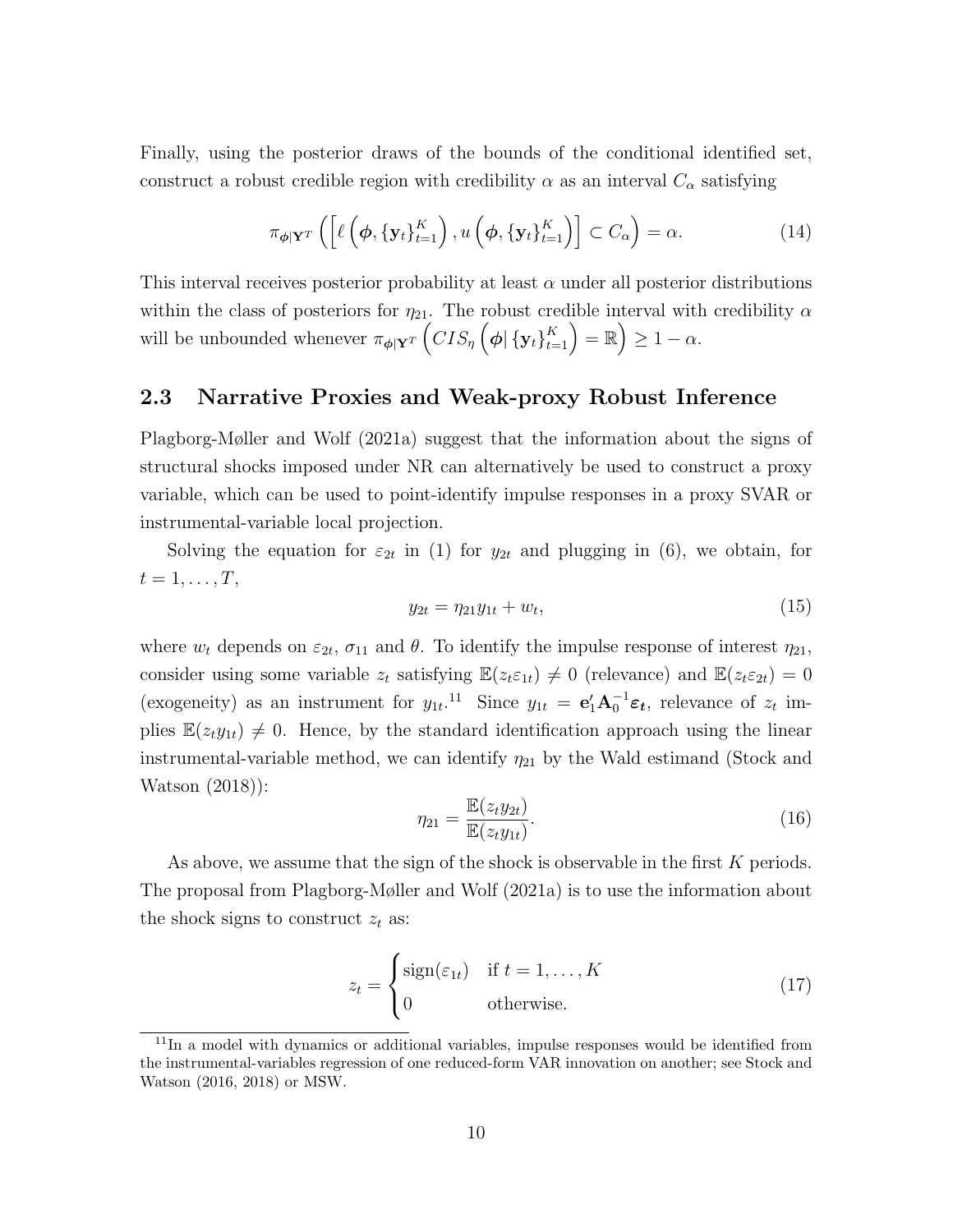$sign(\varepsilon_{1t})$  is clearly (positively) correlated with  $\varepsilon_{1t}$  itself and is uncorrelated with  $\varepsilon_{2t}$ , because the two shocks are independent by assumption. This proxy will therefore satisfy the relevance and exogeneity requirements, and, therefore, at any  $t \in \{1, \ldots, K\},$ the Wald estimand [\(16\)](#page-10-0) identifies  $\eta_{21}$ . Since the expectations in (16) are common for all  $t = 1, \ldots, K$ , a sample analogue estimator for  $\eta_{21}$  can be formed as

$$
\hat{\eta}_{21} = \frac{\frac{1}{K} \sum_{t=1}^{K} z_t y_{2t}}{\frac{1}{K} \sum_{t=1}^{K} z_t y_{1t}} = \frac{\frac{1}{T} \sum_{t=1}^{T} z_t y_{2t}}{\frac{1}{T} \sum_{t=1}^{T} z_t y_{1t}} = \frac{\sum_{t=1}^{K} \text{sign}(\varepsilon_{1t}) y_{2t}}{\sum_{t=1}^{K} \text{sign}(\varepsilon_{1t}) y_{1t}},
$$
\n(18)

which is identical to the two-stage least square estimator using  $z_t$  as an instrumental variable for  $y_{1t}$ .

In the case where  $K = 1$ ,  $\hat{\eta}_{21} = y_{2,1}/y_{1,1}$ . The point estimator of the impulse response will therefore be sensitive to the realisation of the structural shocks in a single period (i.e. the period in which the sign of the shock is known). For example, if  $\varepsilon_{2t} \neq 0$  and  $\varepsilon_{1t} \approx 0$ ,  $\hat{\theta} \approx \arctan(-\cot \theta_0)$  and  $\hat{\eta}_{21}$  is approximately equal to

$$
\frac{\sigma_{21}}{\sigma_{11}} + \frac{\sigma_{22}}{\sigma_{11}} \tan\left(\arctan\left(-\cot(\theta_0)\right)\right) = \frac{\sigma_{21}}{\sigma_{11}} - \frac{\sigma_{22}}{\sigma_{11}} \cot \theta_0,\tag{19}
$$

which, rather than the true value of  $\eta_{21}$ , equals the true impulse response of the second variable to the *second* shock such that the first variable increases by one unit.<sup>[12](#page-1-0)</sup> More generally, when  $K > 1$ , the estimator of the impulse response under NP may be sensitive to the realisations of the non-target shocks in the periods in which the sign of the target shock is known.

As discussed in MSW, standard approaches to inference (e.g. based on asymptotic normality of the reduced-form parameters and the delta-method) in proxy SVARs are invalid when the proxy is only weakly correlated with the target structural shock. This is likely to be the case in applications using NP. For example, under the assumption that the structural shocks are normally distributed and the sign of the shock is known in  $K$  periods, the expected value of the sample covariance between the proxy variable and the target structural shock is  $(K/T)\sqrt{2/\pi}$ , where T is the number of observations and expectations are taken over alternative realisations of a time series of length T. For K small relative to T, this expected covariance will be close to zero. Furthermore, for K fixed as T approaches infinity, the expected covariance will converge to zero at

<sup>&</sup>lt;sup>12</sup>The estimator under the NP when  $K = 1$  coincides with the estimator that would be obtained under the 'narrative zero restriction'  $\varepsilon_{2,1} = 0$ .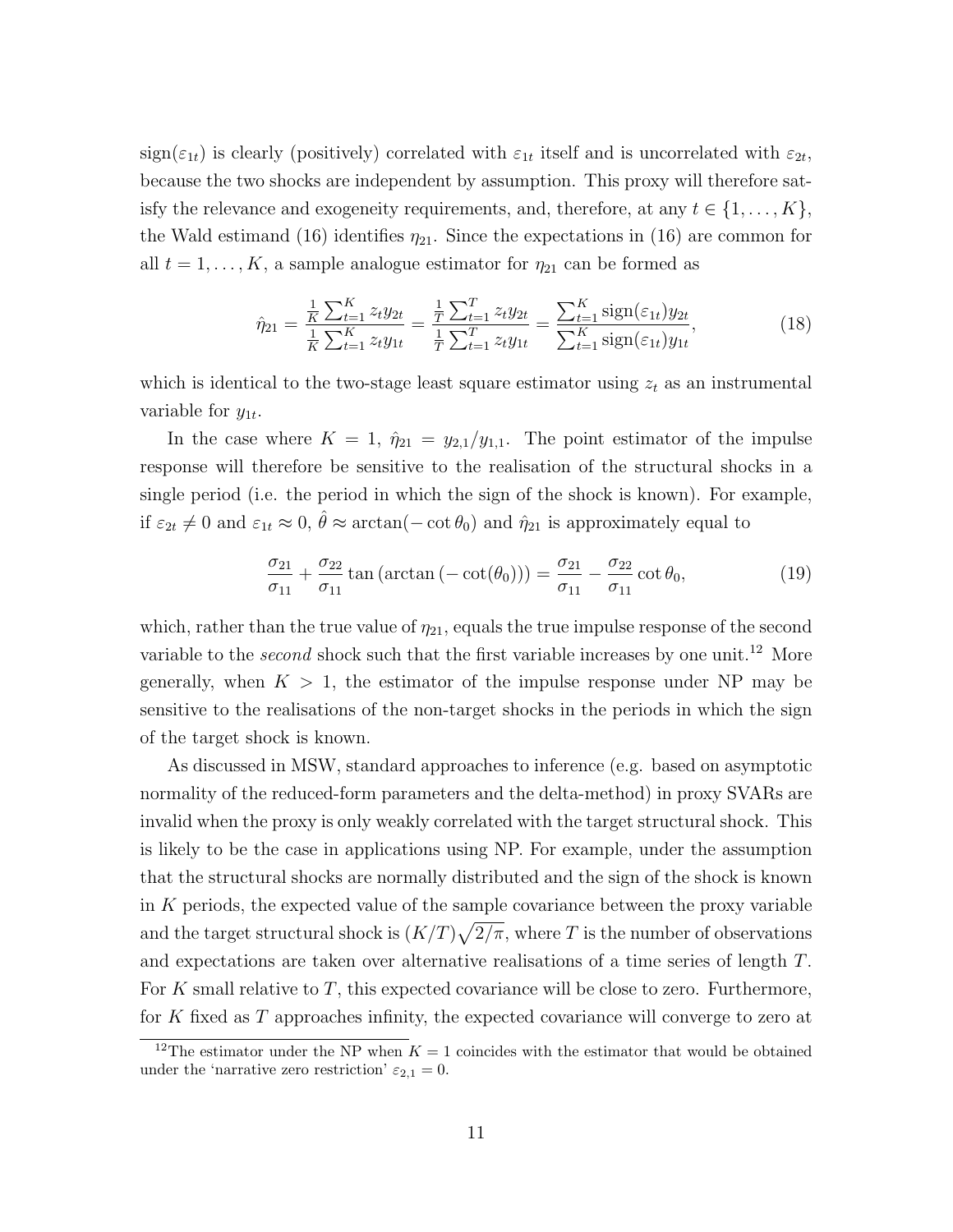rate T, which is faster than the  $\sqrt{T}$  rate of convergence typically considered under weak-instrument asymptotics. The scenario where K is small (or fixed) relative to  $T$ appears to be the empirically relevant case given that most studies that impose NR do so in at most a handful of periods.[13](#page-1-0)

Given that the NP is likely to be weakly correlated with the target structural shock in typical empirical applications, it seems natural to turn to the weak-proxy robust approach to inference developed in MSW. Building on the Anderson-Rubin approach to weak-instrument robust inference in microeconometrics, they develop weak-proxy robust confidence intervals for the impulse responses in a proxy SVAR. MSW show that their weak-proxy robust confidence intervals have correct coverage of the true impulse response under the assumption that the reduced-form parameters are asymptotically normally distributed. Importantly, this result does not depend on the strength of the covariance between the NP and the target structural shock.

The Anderson-Rubin confidence intervals are obtained as follows. Define the vector of average covariances between the NP and the observations by

<span id="page-12-0"></span>
$$
\Gamma_T \equiv \begin{bmatrix} \gamma_{1T} \\ \gamma_{2T} \end{bmatrix} = \frac{1}{T} \sum_{t=1}^T \mathbb{E}(z_t \mathbf{y}_t).
$$
 (20)

As noted above, we assume that the sign of  $\varepsilon_{1t}$  is known in the first K periods. This implies that the proxy  $\{z_t : t = 1...T\}$  is not weakly stationary and the covariance  $\mathbb{E}(z_t \mathbf{y}_t)$  varies with t:

$$
\mathbb{E}(z_t \mathbf{y}_t) = \begin{cases} \mathbb{E}(\text{sign}(\varepsilon_{1t}) \mathbf{y}_t) & \text{for } 1 \le t \le K, \\ 0, & \text{for } t > K, \end{cases}
$$

so  $\Gamma_T = \frac{1}{7}$  $\frac{1}{T} \sum_{t=1}^{K} \mathbb{E}(\text{sign}(\varepsilon_{1t}) \mathbf{y}_t).$ 

Let  $\hat{\Gamma}_T$  denote an analogue estimator of  $\Gamma_T$ . Because we know the signs of the first structural shock in the first  $K$  periods only,

$$
\hat{\mathbf{\Gamma}}_T = \begin{bmatrix} \hat{\gamma}_{1T} \\ \hat{\gamma}_{2T} \end{bmatrix} = \frac{1}{T} \sum_{t=1}^T z_t \mathbf{y}_t = \frac{1}{T} \sum_{t=1}^K \text{sign}(\varepsilon_{1t}) \mathbf{y}_t.
$$
\n(21)

 $13$ For example, when estimating the effects of US monetary policy, Antolín-Díaz and Rubio-Ramírez [\(2018\)](#page-25-0) impose NR in a single period in their main specification and in eight periods in a robustness exercise.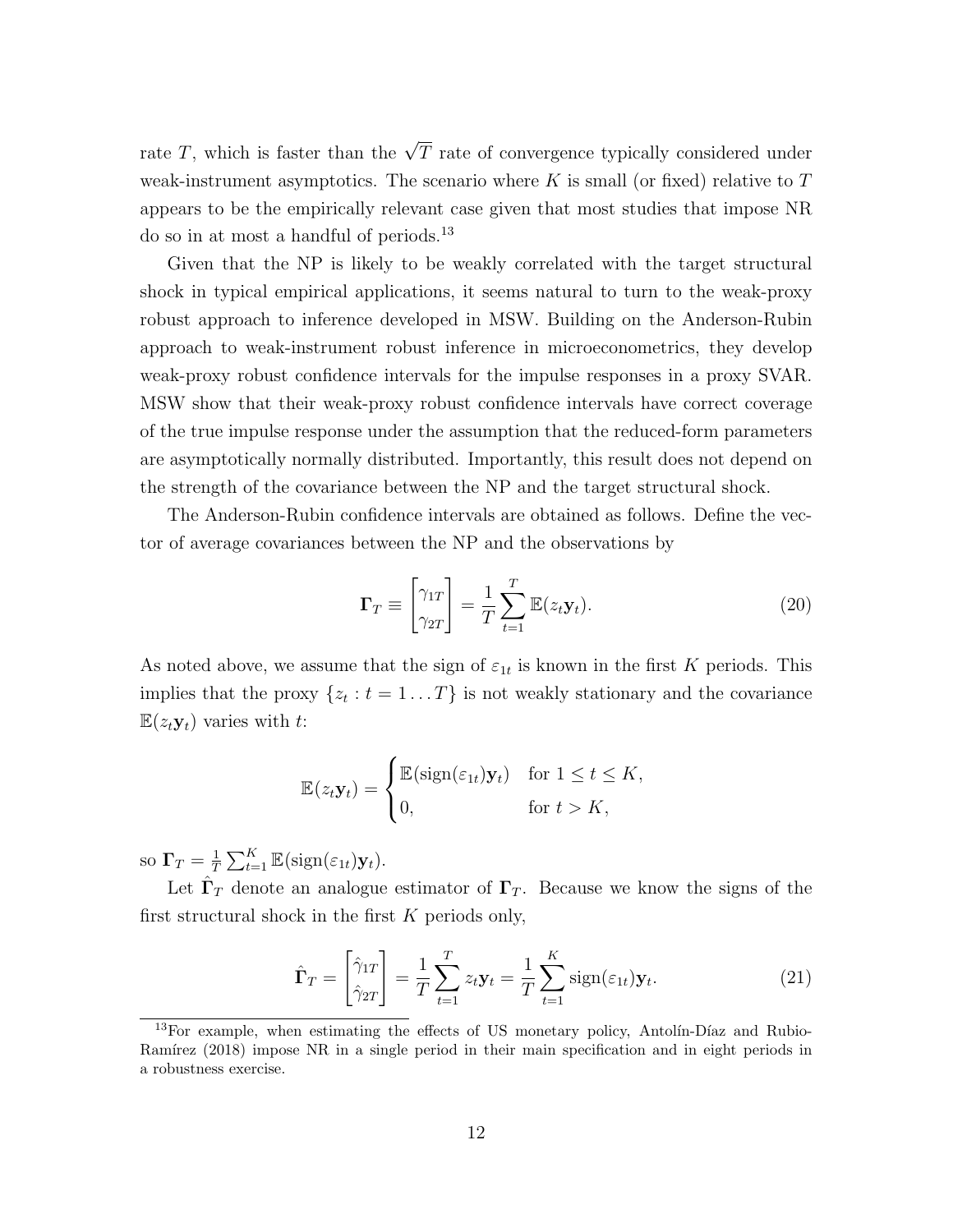The Anderson-Rubin confidence intervals in MSW are constructed by inverting tests based on the Wald statistic

<span id="page-13-1"></span>
$$
W_T(\eta_{21}) = \frac{T(\hat{\gamma}_{2T} - \eta_{21}\hat{\gamma}_{1T})^2}{(-\eta_{21} - 1)\hat{\Omega}_T(-\eta_{21} - 1)},
$$
\n(22)

where  $\hat{\Omega}_T$  is the sample variance-covariance matrix of  $(z_t \mathbf{y}_t : t = 1, \dots, T)$ . Under the assumptions in MSW,  $W_T(\eta_{21})$  asymptotically follows the  $\chi^2(1)$  distribution under the null. Constructing an  $\alpha$ -level confidence interval for  $\eta_{21}$  requires finding the set of values of  $\eta_{21}$  such that  $W_T(\eta_{21}) \leq \chi^2_\alpha(1)$ , where  $\chi^2_\alpha(1)$  is the  $\alpha$  quantile of the  $\chi^2(1)$ distribution. This inequality is quadratic in  $\eta_{21}$  and has an analytical solution.

## <span id="page-13-0"></span>3 Frequentist Properties of Approaches to Inference

This section discusses the asymptotic frequentist properties of the robust Bayesian approach to inference under NR and the weak-proxy robust approach to inference under NP.

#### <span id="page-13-2"></span>3.1 Robust Bayesian Inference Under NR

GKR show that their robust Bayesian approach to inference under NR is asymptotically valid from a frequentist perspective when the number of NR is fixed with the sample size. In particular, the robust credible interval has at least the nominal level of coverage for the true impulse response to a standard-deviation shock asymptotically under some high-level assumptions. These assumptions are that the conditional identified set for the impulse response is closed and convex, and has lower and upper bounds that are differentiable in  $\phi$  at  $\phi = \phi_0$  with nonzero derivatives.<sup>[14](#page-1-0)</sup>

In the current context, we are interested in the impulse response to a unit shock rather than a standard-deviation shock. As discussed in [Read](#page-27-8) [\(forthcoming\)](#page-27-8), this shift in the parameter of interest may give rise to an unbounded conditional identified set, depending on  $\phi$  and the realization of the data. This means that the asymptotic

<sup>14</sup>Propositions B.1–B.3 in GKR provide primitive conditions under which these assumptions hold when there are shock-sign restrictions.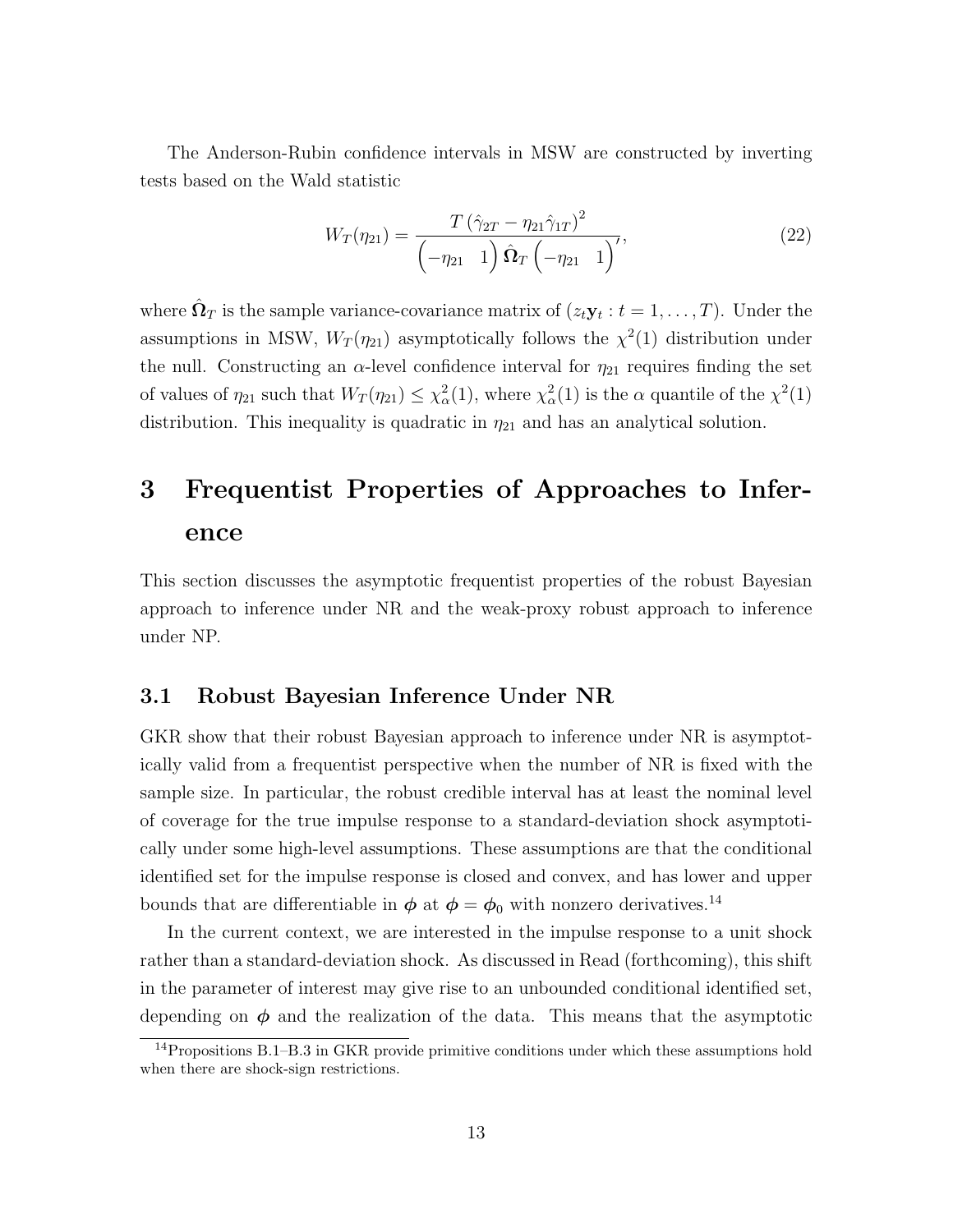validity claim from GKR does not immediately apply when the parameter of interest is the impulse response to a unit shock. However, the following informal proof shows that asymptotic validity of the robust credible interval also holds in the NR setting considered in this paper.

Conditional on the realization of the data entering the NR,  $\{y_t\}_{t=1}^K$ , if the conditional identified set is bounded at any  $\phi$  in an open neighbourhood of  $\phi_0$  and has lower and upper bounds differentiable in  $\phi$  (with nonzero derivatives), the robust credible interval will asymptotically contain the true conditional identified set,  $CIS_{\eta}(\phi_0|\{\mathbf{y}_t\}_{t=1}^K)$ , with probability  $\alpha$  under the sampling distribution of the remaining data (i.e.  $\{y_t\}_{t=K+1}^T$ ). Assuming the NR are correctly specified, the true impulse response will lie within the conditional identified set, so the robust credible interval will also asymptotically contain the true impulse response with probability at least α. If the conditional identified set is unbounded at  $\phi = \phi_0$  and its neighborhood, the robust credible interval is also unbounded with a high probability in terms of the sampling distribution of the remaining data, i.e., the robust credible interval contains the true impulse response with probability approaching one under the sampling distribution of the remaining data. Thus, regardless of whether the conditional identified set is bounded around  $\phi = \phi_0$ , the unconditional coverage probability – obtained by averaging over the possible realisations of  $\{y_t\}_{t=1}^K$  – is greater than the nominal coverage probability.

GKR also show that when the number of NR increases with the sample size (i.e.  $K \to \infty$  in proportion to  $T \to \infty$ ), the posterior distributions of the lower and upper bounds of the conditional identified set for  $\theta$  are  $\sqrt{T}$ -consistent for  $\theta_0$ . The posterior consistency property will also carry over to the impulse response  $\eta_{21}$ , in the sense that the posterior distributions of the lower and upper bounds of the conditional identified set for  $\eta_{21}$  converge to the true  $\eta_{21}$  so long as  $\theta_0 \neq \pm \pi/2$ , which are the points of singularity for  $\eta_{21}(\phi, \theta)$ . Furthermore, the posteriors of the lower and upper bounds of the conditional identified set for  $\eta_{21}$  are asymptotically normal, and the posterior credible intervals constructed upon them as well as the robust Bayes credible interval for  $\eta_{21}$  asymptotically attain the correct frequentist coverage.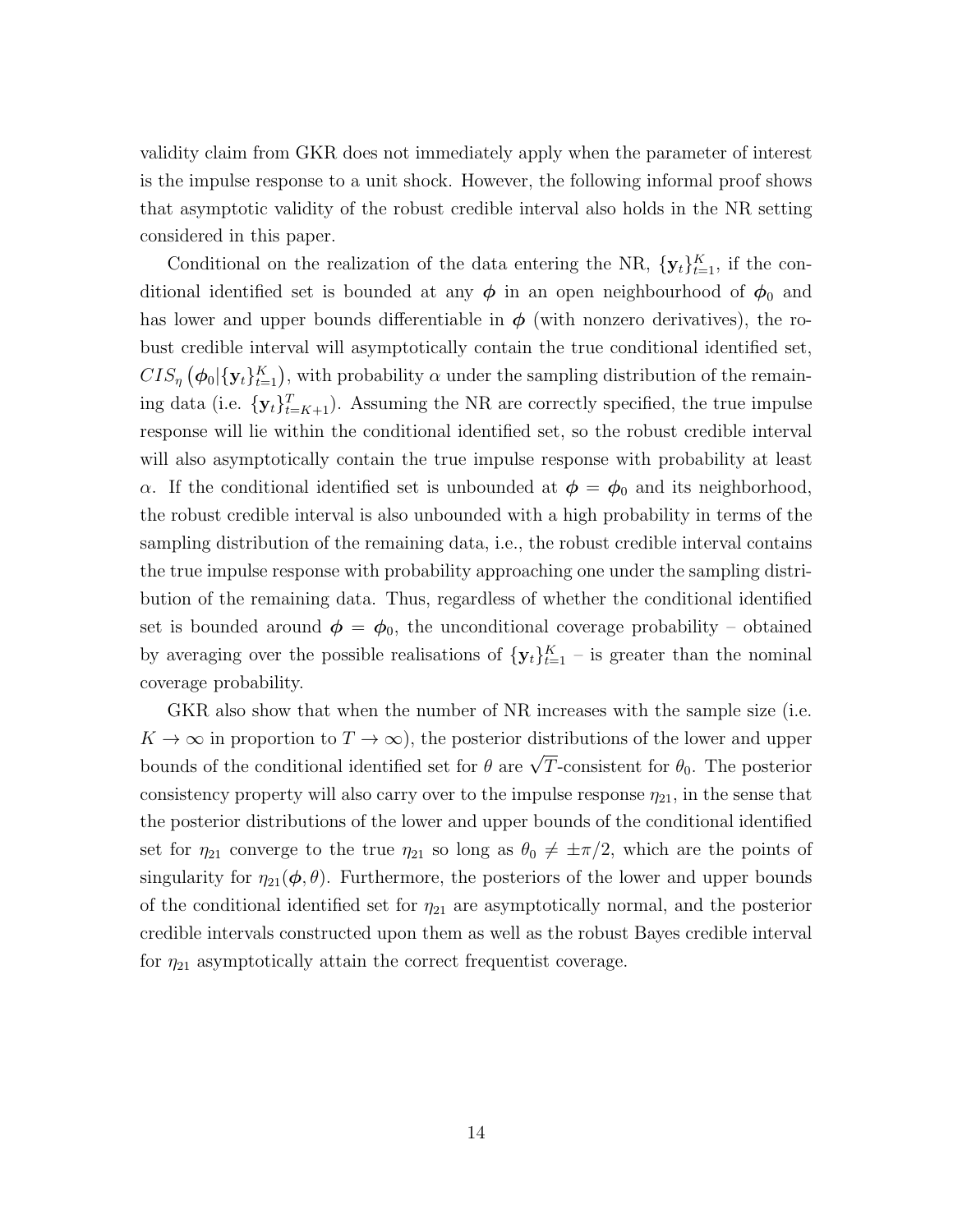#### 3.2 Weak-proxy Robust Inference Under NP

Assumption 2 of MSW requires that the reduced-form covariance estimator  $\hat{\Gamma}_T$  is normally distributed asymptotically. However, in the NP setting with fixed  $K$ ,

$$
\sqrt{T}(\hat{\mathbf{\Gamma}}_T - \mathbf{\Gamma}_T) = \sqrt{T} \left( \frac{1}{T} \sum_{t=1}^T \left[ z_t \mathbf{y}_t - \mathbb{E}(z_t \mathbf{y}_t) \right] \right)
$$
  
=  $\frac{1}{\sqrt{T}} \mathbf{A}_0^{-1} \sum_{t=1}^K \left[ \text{sign}(\varepsilon_{1t}) \boldsymbol{\varepsilon}_t - \mathbb{E}(\text{sign}(\varepsilon_{1t}) \boldsymbol{\varepsilon}_t) \right]$   
=  $\frac{1}{\sqrt{T}} \mathbf{A}_0^{-1} \sum_{t=1}^K \left[ \text{sign}(\varepsilon_{1t}) \boldsymbol{\varepsilon}_t - \frac{K}{T} \sqrt{\frac{2}{\pi}} \mathbf{e}_1 \right]$   
 $\rightarrow_p \mathbf{0}_{2 \times 1} \text{ as } T \rightarrow \infty.$ 

The reduced-form covariance between the NP and the data therefore has a degenerate distribution asymptotically after rescaling by  $\sqrt{T}$ . Consequently, Assumption 2 in MSW is not satisfied, and it is unclear whether the weak-proxy robust confidence intervals will have valid coverage of the true impulse response in the NP setting.

To examine the coverage properties of the Anderson-Rubin confidence intervals in this setting, express the parameter of interest  $\eta_{21}$  in terms of  $\Gamma_T$ .  $\eta_{21}$  is identified by the ratio of the second and first elements of  $\Gamma_T$ :

$$
\eta_{21} = \frac{T^{-1} \sum_{t=1}^{T} \mathbb{E}(z_t y_{2t})}{T^{-1} \sum_{t=1}^{T} \mathbb{E}(z_t y_{1t})} = \frac{T^{-1} \sum_{t=1}^{K} \mathbb{E}(\text{sign}(\varepsilon_{1t}) y_{2t})}{T^{-1} \sum_{t=1}^{K} \mathbb{E}(\text{sign}(\varepsilon_{1t}) y_{1t})}.
$$
(23)

Following MSW, we view the Anderson-Rubin confidence intervals as providing inference for the ratio of the two means based on their unbiased statistics  $\hat{\Gamma}_T$  = 1  $\frac{1}{T} \sum_{t=1}^{K} \text{sign}(\varepsilon_{1t}) \mathbf{y}_t$ . As discussed above, with fixed K,  $\sqrt{T}(\hat{\Gamma}_T - \Gamma_T)$  is not asymptotically normal. In addition, even under the assumption that the structural shocks are Gaussian, the distribution of  $\hat{\Gamma}_T$  is not jointly normal due to the multiplier term  $sign(\varepsilon_{1t}).$ 

As described in Section [2.3,](#page-10-1) the standard Anderson-Rubin confidence intervals are constructed by inverting a Wald test. Let  $\eta_{21}$  be the true impulse response specified under the null. If we naively apply the Anderson-Rubin confidence intervals, the Wald statistic for the test to be inverted is given by Equation [\(22\)](#page-13-1).  $\hat{\Omega}_T$ , which appears in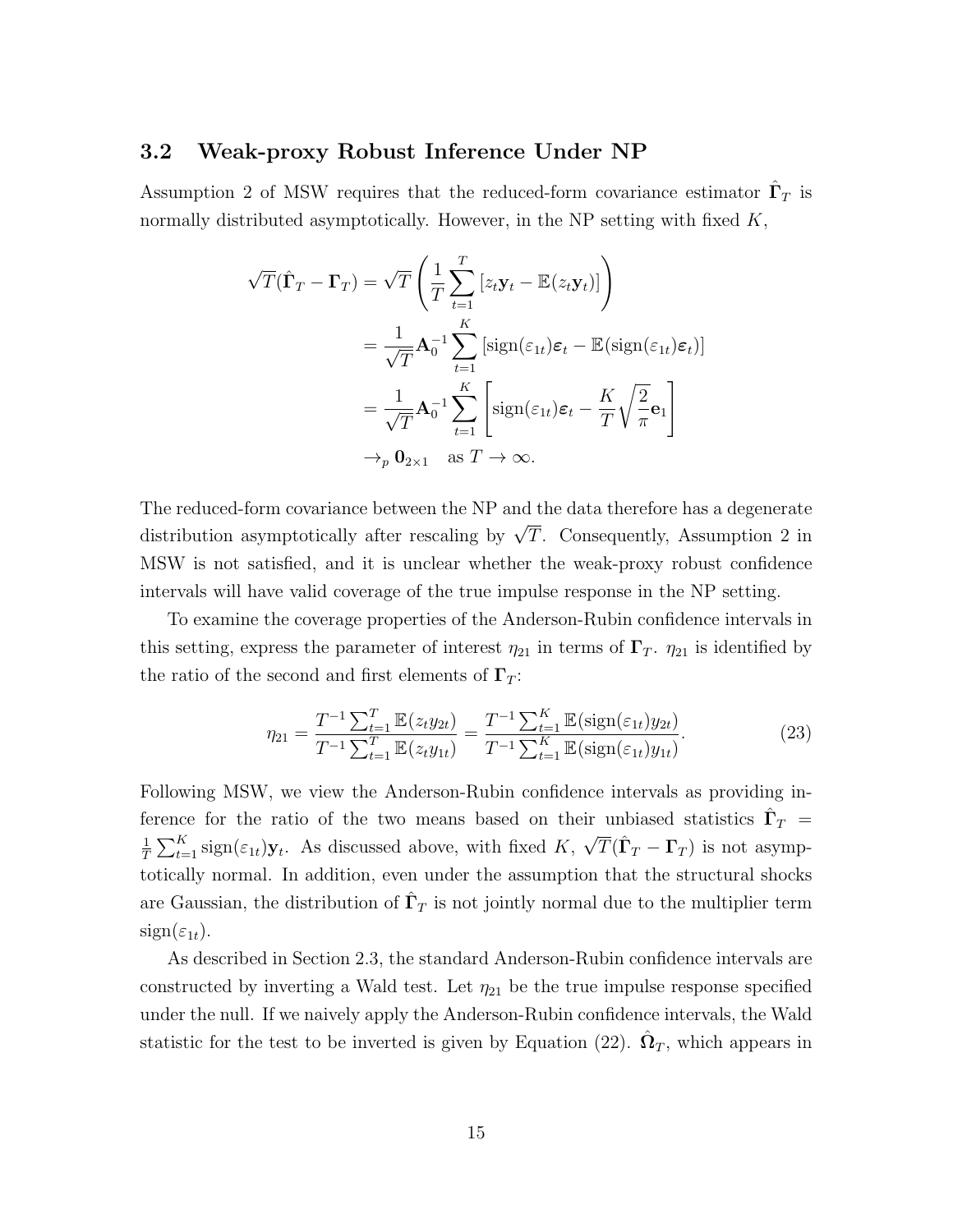the denominator of the Wald statistic, can be expressed as

<span id="page-16-1"></span>
$$
\hat{\mathbf{\Omega}}_T = \frac{1}{T} \sum_{t=1}^T (z_t \mathbf{y}_t - \hat{\mathbf{\Gamma}}_T)(z_t \mathbf{y}_t - \hat{\mathbf{\Gamma}}_T)'
$$
\n
$$
= \mathbf{A}_0^{-1} \left[ \frac{1}{T} \sum_{t=1}^K \varepsilon_t \varepsilon_t' - \left( \frac{1}{T} \sum_{t=1}^K \text{sign}(\varepsilon_{1t}) \varepsilon_t \right) \left( \frac{1}{T} \sum_{t=1}^K \text{sign}(\varepsilon_{1t}) \varepsilon_t \right)' \right] (\mathbf{A}_0^{-1})'. \quad (24)
$$

Multiplying the numerator of the Wald statistic by T yields

<span id="page-16-0"></span>
$$
T^{2}(\hat{\gamma}_{2T} - \eta_{21}\hat{\gamma}_{1T})^{2} =
$$
\n
$$
(-\eta_{21} 1) \mathbf{A}_{0}^{-1} \left[ \sum_{t=1}^{K} \text{sign}(\varepsilon_{1t}) \boldsymbol{\varepsilon}_{t} \right] \left[ \sum_{t=1}^{K} \text{sign}(\varepsilon_{1t}) \boldsymbol{\varepsilon}_{t} \right]' (\mathbf{A}_{0}^{-1})' (-\eta_{21} 1)'.
$$
\n(25)

The Wald statistic [\(22\)](#page-13-1) can then be expressed as

$$
W_T(\eta_{21}) = \left(-\eta_{21} - 1\right) \mathbf{A}_0^{-1} \left[\sum_{t=1}^K \text{sign}(\varepsilon_{1t}) \mathbf{\varepsilon}_t\right] \left[\sum_{t=1}^K \text{sign}(\varepsilon_{1t}) \mathbf{\varepsilon}_t\right]' (\mathbf{A}_0^{-1})' \left(-\eta_{21} - 1\right)'
$$
  

$$
\left(-\eta_{21} - 1\right) \mathbf{A}_0^{-1} \left[\sum_{t=1}^K \varepsilon_t \mathbf{\varepsilon}'_t - \left(\frac{1}{\sqrt{T}} \sum_{t=1}^K \text{sign}(\varepsilon_{1t}) \mathbf{\varepsilon}_t\right) \left(\frac{1}{\sqrt{T}} \sum_{t=1}^K \text{sign}(\varepsilon_{1t}) \mathbf{\varepsilon}_t\right)'\right] (\mathbf{A}_0^{-1})' \left(-\eta_{21} - 1\right)'
$$
\n(26)

<span id="page-16-2"></span>Under the assumptions in MSW, the Wald statistic has the  $\chi^2(1)$  distribution asymptotically. However, under NP, the expression above for the Wald statistic shows that  $W_T(\eta_{21})$  does not follow the  $\chi^2(1)$  distribution under the null even asymptotically as  $T \to \infty$  with fixed K. First, the numerator is not a squared Gaussian random variable when  $K \geq 2$ . Second, the denominator remains random even asymptotically and does not converge in probability to the variance-covariance matrix of the numerator random variable under the null. In the special case where  $K = 1$ , the fact that  $(\text{sign}(\varepsilon_{11}))^2 = 1$  means that the numerator is a squared Gaussian random variable. However, in this case the denominator is  $\frac{T-1}{T}$  times the numerator, so the Wald statistic is constant and equal to  $\frac{T}{T-1}$  under the null. Performing the Wald test using the statistic  $W_T(\eta_{21})$  and critical values from the  $\chi^2(1)$  distribution therefore does not generally control the type I error of the test, because the actual distribution of  $W_T(\eta_{21})$  is not  $\chi^2(1)$ . Consequently, a naive application of the Anderson-Rubin confidence intervals is not guaranteed to have the nominal coverage level of the true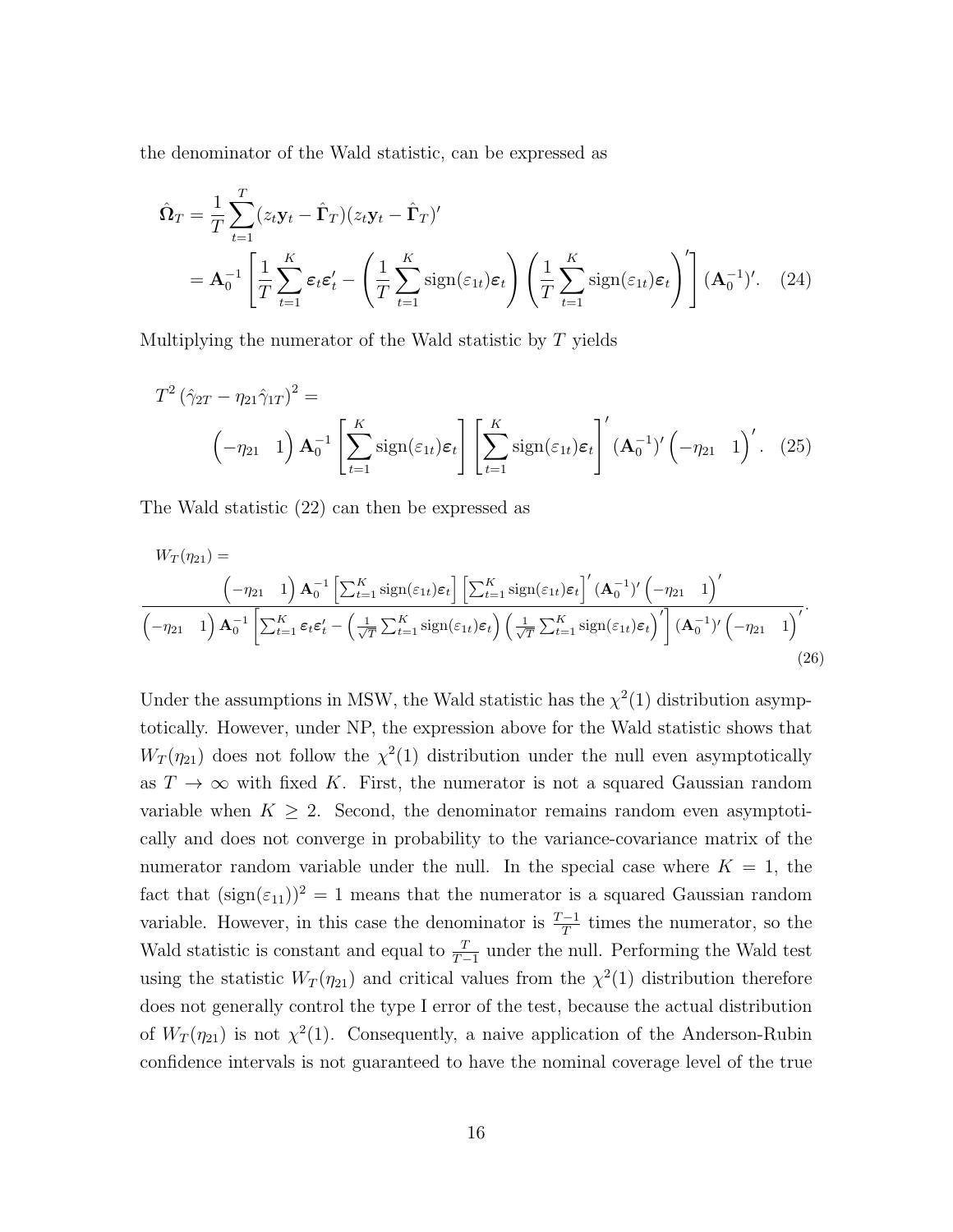impulse response.

To explore the severity of the distortion of the null distribution of the Wald statistic under NP, Figure [1](#page-18-0) plots the null distribution of the Wald statistics under the distributional specification of  $\varepsilon_t \stackrel{iid}{\sim} \mathcal{N}(\mathbf{0}_{2\times1}, \mathbf{I}_2)$  for different values of K, alongside the  $\chi^2(1)$  distribution. When  $K = 1$ , the Wald statistic is constant and equal to  $T/(T-1)$ , so the cumulative distribution function of the Wald statistic is a step function. Since  $T/(T-1) \approx 1$  lies below the 95th percentile of the  $\chi^2(1)$  distribution (3.84), the 95 per cent Anderson-Rubin confidence intervals span the entire real line and have a coverage probability equal to one. In contrast, since the 68th percentile of the  $\chi^2(1)$  distribution (0.99) is less than  $T/(T-1)$ , the 68 per cent confidence excludes any value of  $\eta_{21}$  except for  $\eta_{21} = \hat{\gamma}_{2T}/\hat{\gamma}_{1T}$  and the intervals have coverage probability equal to zero. As  $K$  increases, the null distribution of the Wald statistic converges towards the  $\chi^2(1)$  distribution. However, the 95th percentile of the null distribution continues to lie below the 95th percentile of the  $\chi^2(1)$  distribution, so the 95 per cent Anderson-Rubin confidence interval will have coverage probability greater than the nominal level. The 68th percentile of the null distribution lies above the 68th percentile of the  $\chi^2(1)$  distribution, so the 68 per cent confidence interval will have coverage lower than the nominal level. For moderately large values of  $K$ (e.g. 20), the null distribution of the Wald statistic is well-approximated by the  $\chi^2(1)$ distribution and the coverage probabilities of the confidence intervals should be close to the nominal level.

Note that, under the assumption that the distribution of  $\varepsilon_t$  is known (i.e., that it is Gaussian), one approach to performing valid inference about the impulse response under NP would be to use  $T^2(\hat{\gamma}_{2T} - \eta_{21}\hat{\gamma}_{1T})^2$  as a test statistic and obtain the null distribution of this statistic by simulating a feasible version of the right-hand side of [\(25\)](#page-16-0). Let  $\hat{\Sigma}_{tr}$  be a consistent estimator for  $\Sigma_{tr}$  (e.g. the maximum likelihood estimator). Given  $\eta_{21}$  at the null and  $\hat{\Sigma}_{tr}$ , let  $\hat{\mathbf{Q}}$  be the orthonormal matrix pinned down by the value of  $\theta$  solving [\(6\)](#page-7-0) with  $\hat{\Sigma}_{tr}$  plugged in and under the sign normalizations. We accordingly define  $\hat{\mathbf{A}}_0^{-1} \equiv \hat{\Sigma}_{tr} \hat{\mathbf{Q}}$ . A feasible version of the right-hand side of [\(25\)](#page-16-0) is then

$$
\left(-\eta_{21} \quad 1\right) \hat{\mathbf{A}}_0^{-1} \left[\sum_{t=1}^K \text{sign}(\varepsilon_{1t}) \boldsymbol{\varepsilon}_t\right] \left[\sum_{t=1}^K \text{sign}(\varepsilon_{1t}) \boldsymbol{\varepsilon}_t\right]' (\hat{\mathbf{A}}_0^{-1})' \left(-\eta_{21} \quad 1\right)',\tag{27}
$$

where  $\varepsilon_t \sim \mathcal{N}(\mathbf{0}, \mathbf{I}_2)$ ,  $t = 1, \ldots, K$ . In addition to relying on a strong distributional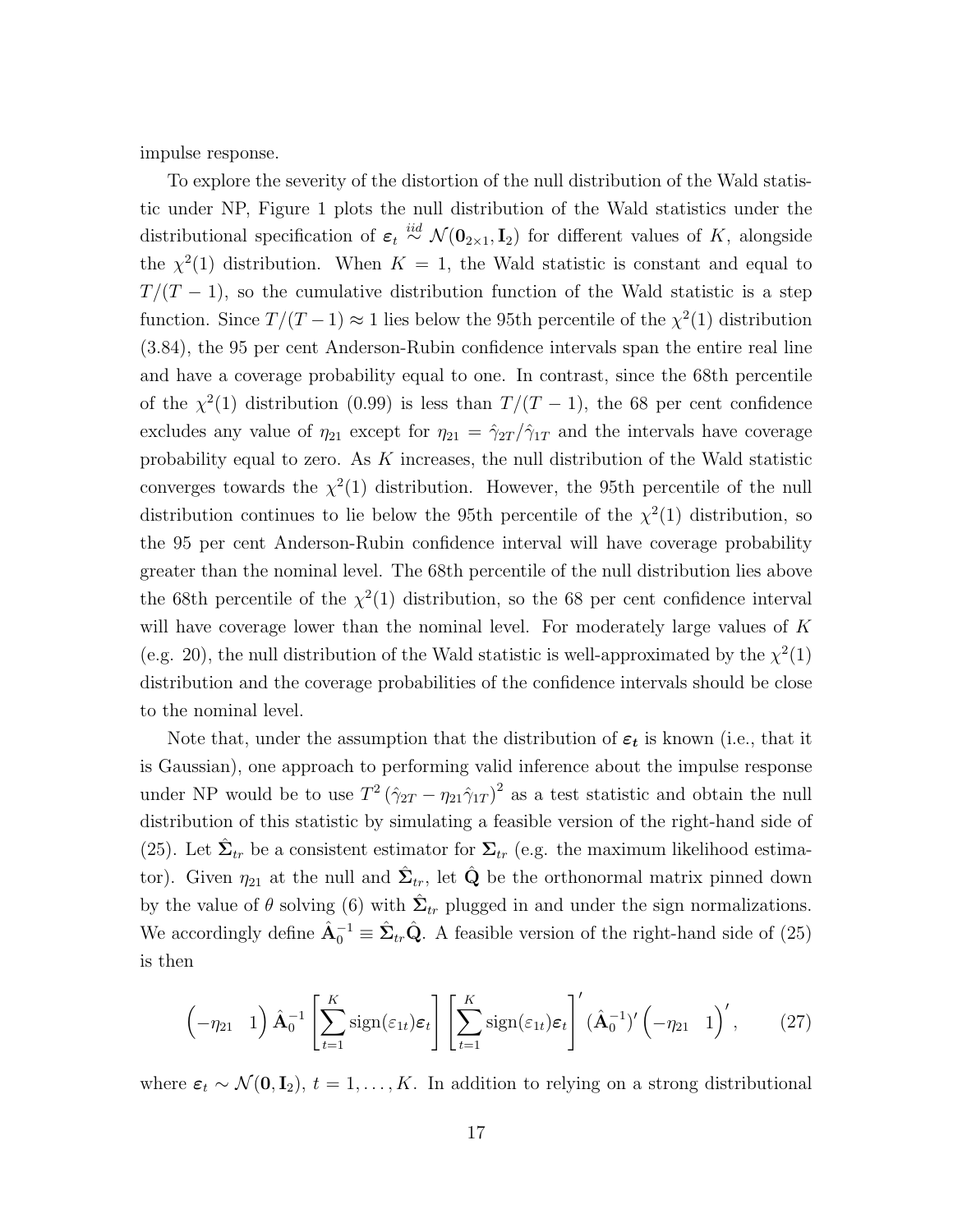

#### <span id="page-18-0"></span>Figure 1: Cumulative (Null) Distribution Function of Wald Statistic Under Narrative Proxy

**Note:** Dashed lines represent 68th and 95th percentiles; data-generating process assumes  $T = 1,000$ ,  $\eta_{21} = 0.4$  and vech $(\Sigma_{tr}) \approx (0.7, -1.1, 1.4)$ ; null distribution approximated using 100,000 Monte Carlo replications.

assumption, a practical drawback of this approach is that it is computationally burdensome; the null distribution of the statistic is not pivotal, which means that the critical value of the test needs to be simulated at every null value of  $\eta_{21}$ .

Finally, note that arguments similar to those derived in this section for the static bivariate case also apply to the general case with additional variables and dynamics.<sup>[15](#page-1-0)</sup>

<sup>&</sup>lt;sup>15</sup>For instance, consider conducting inference about  $\eta_{21}$  in an *n*-variable SVAR with dynamics. Analogously to Equation [\(20\)](#page-12-0),  $\Gamma_T$  is replaced by the  $n \times 1$  vector of average covariances between the NP and the  $n \times 1$  vector of reduced-form VAR innovations,  $\mathbf{u}_t$ , and  $\hat{\mathbf{\Gamma}}_T$  is the corresponding sample analogue. The Wald statistic is still given by  $W_T(\eta_{21}) = T(\hat{\gamma}_{2T} - \eta_{21}\hat{\gamma}_{2T})^2/\hat{\omega}_T$ , where  $\hat{\omega}_T$  is sample analogue. The wald statistic is still given by  $W_T(\eta_{21}) = I(\gamma_{2T} - \eta_{21}\gamma_{2T})^2/\omega_T$ , where  $\omega_T$  is the estimator of the asymptotic variance of  $\sqrt{T}(\hat{\gamma}_{2T} - \eta_{21}\hat{\gamma}_{2T})$ .  $\mathbf{y}_t$  is replaced with  $\mathbf{u}_t$  in E [\(24\)](#page-16-1) and the vector  $(-\eta_{21}, 1)$  in Equations [\(25\)](#page-16-0) and [\(26\)](#page-16-2) is replaced with  $(-\eta_{21}, 1, \mathbf{0}_{1\times(n-2)})$ .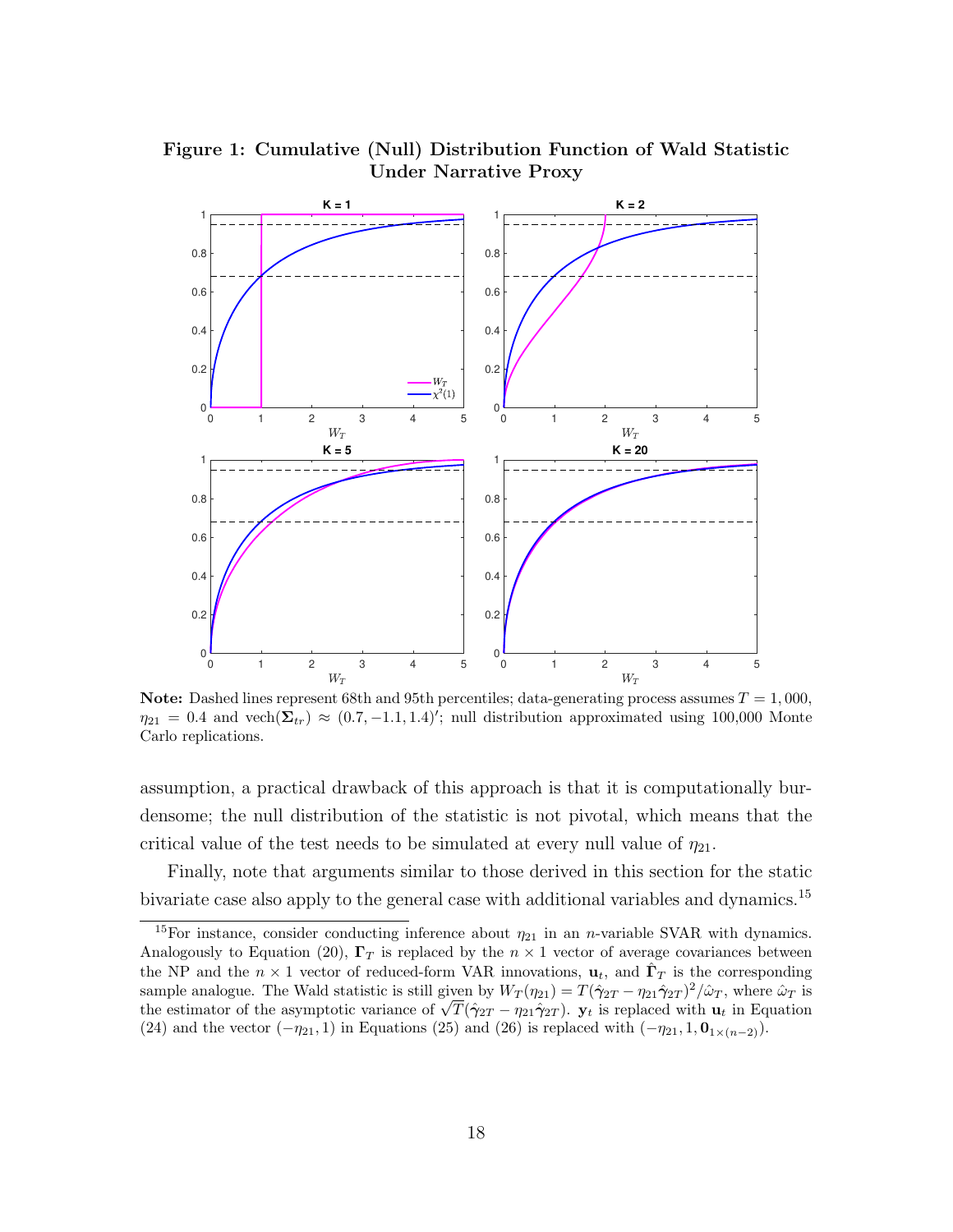### <span id="page-19-0"></span>4 Monte Carlo

This section describes a Monte Carlo simulation designed to compare the properties of the weak-proxy robust confidence intervals in the NP setting against that of the robust Bayesian credible intervals under a corresponding set of shock-sign NR.

#### 4.1 Design

For consistency with the theoretical results obtained above and to leverage analytical results about the conditional identified set under NR, we maintain the bivariate SVAR(0) described in Section 2. We set

$$
\mathbf{A}_0^{-1} = \begin{bmatrix} 0.5 & -0.5 \\ 0.2 & 1.8 \end{bmatrix} \Rightarrow \mathbf{\Sigma} = \begin{bmatrix} 0.5 & -0.8 \\ -0.8 & 3.28 \end{bmatrix}.
$$
 (28)

The parameter of interest is the impulse response of  $y_{2t}$  to a unit shock in  $y_{1t}$ , which is  $0.2/0.5 = 0.4$ .

We proceed under the assumption that  $\varepsilon_t \sim \mathcal{N}(\mathbf{0}_{2\times1}, \mathbf{I}_2)$ . We assume that the sign of  $\varepsilon_{1t}$  is revealed in the first K periods (although the results would be identical if we assumed that the sign of the shock was revealed in  $K$  random periods). We fix the sample length  $T = 1,000$  and compare the two approaches to identification and inference under different assumptions about the number of periods in which the sign of the shock is known.

Under the NP approach, the proxy  $z_t$  is generated according to  $z_t = \text{sign}(\varepsilon_{1t})$ for  $t = 1, ..., K$  and  $z_t = 0$  otherwise. For each of 10,000 Monte Carlo samples, we compute weak-proxy robust confidence intervals by applying the replication code from MSW.[16](#page-1-0)

Under the NR approach, we impose the restriction  $sign(\varepsilon_{1t})\varepsilon_{1t} \geq 0$  for  $t = 1, ..., K$ along with the sign normalisation  $\mathbf{e}'_1 \mathbf{A}_0 \mathbf{e}_1 \geq 0$ . We conduct inference using the robust Bayesian approach from GKR. We assume an improper Jeffreys' prior over  $\Sigma$ , which implies that the posterior is inverse-Wishart. In each of 1,000 Monte Carlo samples, we obtain 1,000 draws of  $\Sigma_{tr}$  and compute the lower and upper bounds of the conditional identified set for  $\theta$  by first computing the lower and upper bounds

<sup>&</sup>lt;sup>16</sup>The replication code was obtained from José Luis Montiel Olea's website:  $http://www.$ [joseluismontielolea.com](http://www.joseluismontielolea.com). We modify the code to omit a constant term from the VAR, since no constant appears in the data-generating process.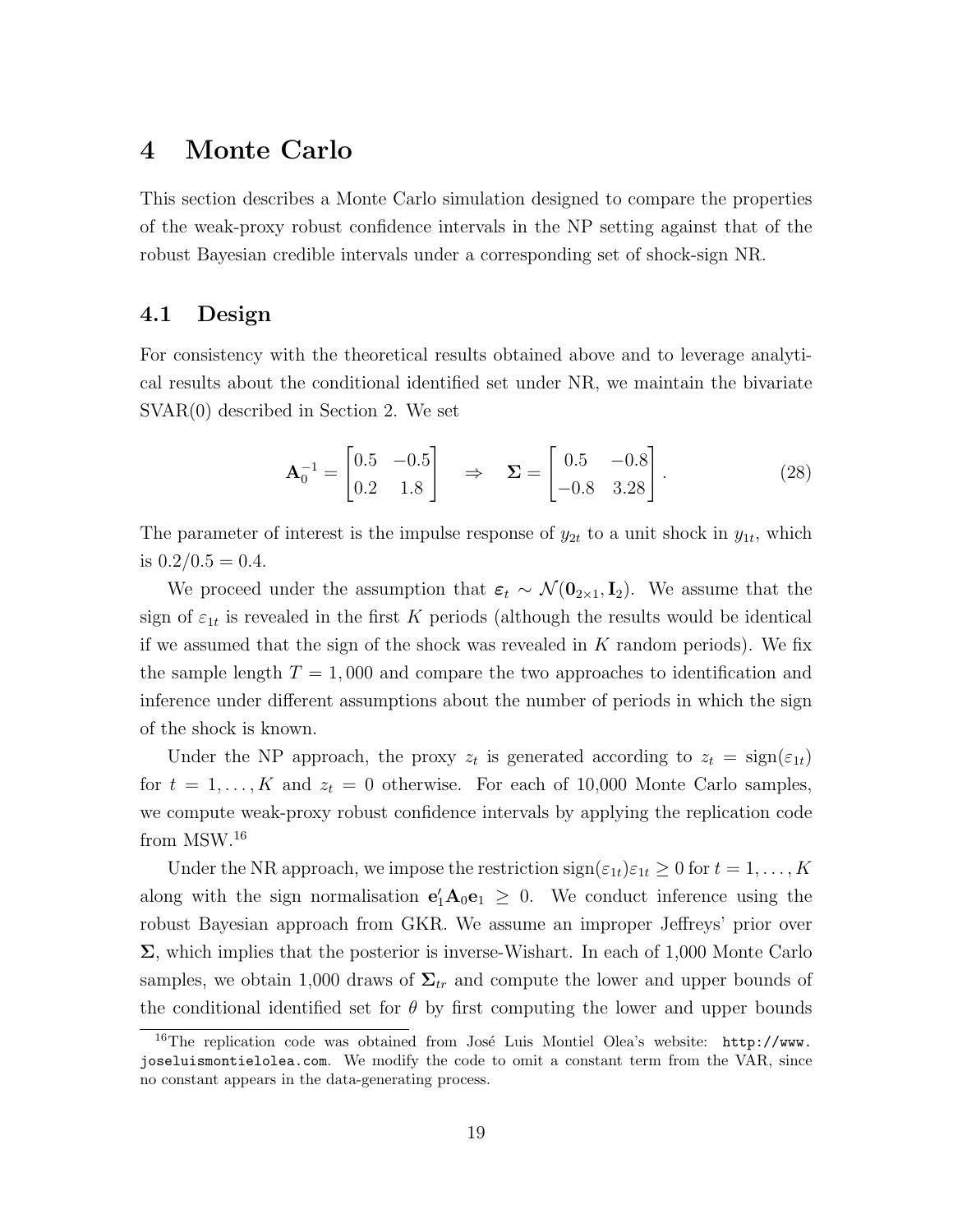that would be obtained under each separate shock-sign restriction (for which we have analytical expressions; see Appendix for details). We then intersect the bounds obtained under each separate shock-sign restriction to obtain the bounds for the conditional identified set under the joint set of restrictions. The conditional identified set for  $\theta$  is then projected into impulse-response space to obtain the conditional identified set for  $\eta_{21}$ . We construct a robust credible interval with credibility  $\alpha$  by computing the  $(1-\alpha)/2$  quantile of the posterior distribution of the lower bound and the  $(1 + \alpha)/2$  quantile of the posterior distribution of the upper bound.

#### 4.2 Results

To summarise the performance of the weak-proxy robust approach to inference in the NP setting, we compute five statistics of interest. The first is the coverage probability of the weak-proxy robust confidence interval, which is the share of Monte Carlo replications in which the confidence interval includes the true value of the impulse response. The second is the proportion of Monte Carlo samples in which the confidence interval is unbounded. We also present the median width of the confidence interval across the Monte Carlo replications. Finally, we present the average value of the Wald statistic for testing the null hypothesis that the covariance between the proxy and  $y_{1t}$  is zero (i.e.  $\hat{\gamma}_{1T} = 0$ ), which is a measure of the strength of the proxy. The  $\alpha$ -level weak-proxy robust confidence intervals are bounded if and only if this statistic exceeds the  $\alpha$  quantile of the  $\chi^2(1)$  distribution.

The 95 per cent weak-proxy robust confidence interval is always unbounded when  $K = 1, 2, 3$ , so the coverage probability is trivially equal to one (Table [1\)](#page-21-0). As K increases, the confidence intervals are bounded with higher probability. Coverage probabilities remain higher than the nominal level for small-to-moderate values of K. Only for larger values of K do the confidence intervals possess approximately correct coverage. The improving coverage properties of the confidence intervals as K increases reflects the fact that null distribution of  $W_T$  is better approximated by the  $\chi^2(1)$  distribution (as discussed in the previous section). As K increases, the average value of the Wald statistic for testing the null hypothesis that  $\hat{\gamma}_{1T} = 0$  increases, which indicates that the NP becomes a stronger (or more relevant) proxy as it becomes less sparse.

Table [2](#page-22-0) repeats this exercise when  $\alpha = 0.68$ . Here, the key results are essentially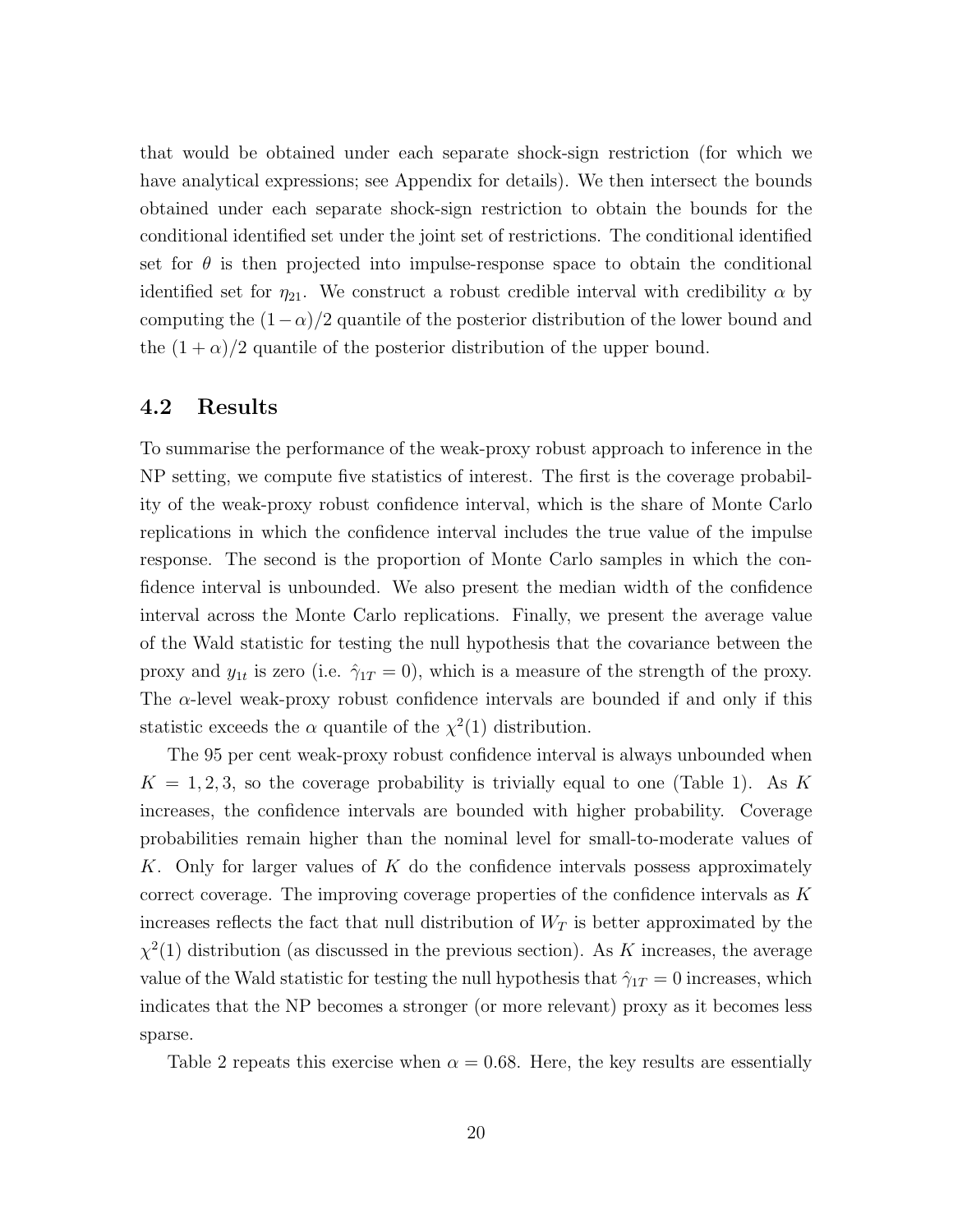| K              | Coverage prob. | Unbounded | Median width | Average $W$ |
|----------------|----------------|-----------|--------------|-------------|
| $\mathbf{1}$   | 1.000          | 1.000     | $\infty$     | 1.001       |
| $\overline{2}$ | 1.000          | 1.000     | $\infty$     | 1.194       |
| 3              | 1.000          | 1.000     | $\infty$     | 1.452       |
| 4              | 0.996          | 0.985     | $\infty$     | 1.761       |
| 5              | 0.978          | 0.887     | $\infty$     | 2.043       |
| 10             | 0.958          | 0.549     | $\infty$     | 3.623       |
| <b>20</b>      | 0.952          | 0.180     | 8.222        | 6.800       |
| 30             | 0.951          | 0.047     | 5.067        | 10.009      |
| 40             | 0.954          | 0.011     | 3.975        | 13.256      |
| 50             | 0.951          | 0.001     | 3.371        | 16.550      |
| 100            | 0.947          | 0.000     | 2.133        | 33.362      |
| 500            | 0.950          | 0.000     | 0.894        | 189.693     |
| 1000           | 0.950          | 0.000     | 0.625        | 468.572     |

<span id="page-21-0"></span>Table 1: Weak-proxy Robust Inference – Monte Carlo Results for  $\alpha = 0.95$ 

Notes: 'Coverage prob.' is the coverage probability of the 95 per cent weak-proxy robust confidence interval; 'Unbounded' is the proportion of Monte Carlo samples in which the confidence interval is unbounded; W is the Wald statistic for testing the null hypothesis that the covariance between the proxy and  $y_{1t}$  is zero.

the reverse of the case where  $\alpha = 0.95$ . Consistent with the analysis in the previous section, the 68 per cent confidence intervals have a coverage probability equal to zero when  $K = 1$ ; in this case, the confidence interval always has zero width – it is a singleton equal to the point estimate. The confidence intervals possess coverage probabilities lower than the nominal level for small values of  $K$ . Again, the coverage probabilities approach the nominal level only for larger values of K.

Tables [3](#page-23-1) and [4](#page-24-0) present analogous statistics for the robust credible intervals obtained under the shock-sign NR. When the restrictions are imposed in only a handful of periods, the robust credible intervals are unbounded in a large proportion of the Monte Carlo replications (this occurs in any particular sample when the conditional identified set is unbounded with high posterior probability). The robust credible interval contains the true impulse response with probability greater than the nominal level at all values of  $K$ , which is consistent with the arguments in Section [3.1.](#page-13-2) Even when  $K = 1,000$  – so that the sign of the shock is known in every period – the coverage probabilities are a bit higher than the nominal level (e.g. 95.5 per cent for a nominal level of 95 per cent and 71.8 per cent for a nominal level of 68 per cent).

These results suggest a trade-off when deciding whether to use the NP or NR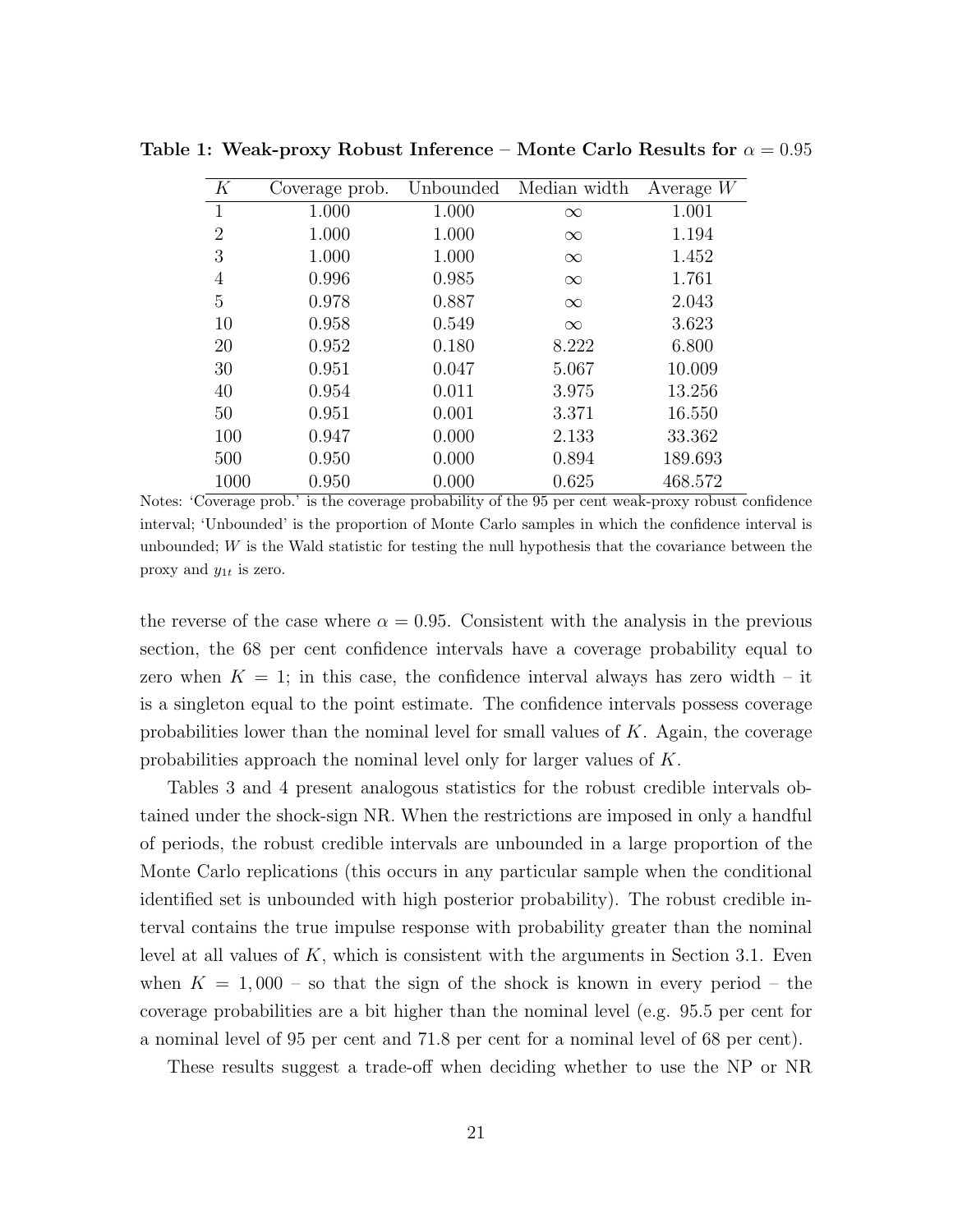| К              | Coverage prob. | Unbounded | Median width | Average $W$ |
|----------------|----------------|-----------|--------------|-------------|
| $\mathbf{1}$   | 0.000          | 0.000     | 0.000        | 1.001       |
| $\overline{2}$ | 0.493          | 0.376     | 7.824        | 1.194       |
| 3              | 0.581          | 0.360     | 8.549        | 1.452       |
| 4              | 0.603          | 0.311     | 7.008        | 1.761       |
| $\overline{5}$ | 0.627          | 0.276     | 6.075        | 2.043       |
| 10             | 0.654          | 0.109     | 3.634        | 3.623       |
| 20             | 0.654          | 0.020     | 2.386        | 6.800       |
| 30             | 0.667          | 0.003     | 1.895        | 10.009      |
| 40             | 0.674          | 0.000     | 1.640        | 13.256      |
| 50             | 0.674          | 0.000     | 1.457        | 16.550      |
| 100            | 0.682          | 0.000     | 1.008        | 33.362      |
| 500            | 0.687          | 0.000     | 0.448        | 189.693     |
| 1000           | 0.683          | 0.000     | 0.316        | 468.572     |

<span id="page-22-0"></span>Table 2: Weak-proxy Robust Inference – Monte Carlo Results for  $\alpha = 0.68$ 

Notes: 'Coverage prob.' is the coverage probability of the 68 per cent weak-proxy robust confidence interval; 'Unbounded' is the proportion of Monte Carlo samples in which the confidence interval is unbounded; W is the Wald statistic for testing the null hypothesis that the covariance between the proxy and  $y_{1t}$  is zero.

approach. In particular, when the sign of the shock is known in a small number of periods, the weak-proxy robust approach to inference under NP yields confidence intervals with coverage that may differ markedly from the nominal level; whether the confidence intervals under- or over-cover will depend on the confidence level. In contrast, the robust Bayesian approach to inference under NR generates credible intervals with a coverage probability that always exceeds the nominal level. In both cases, the coverage probabilities converge towards the nominal level as  $K$  increases, but our Monte Carlo results indicate that the rate of convergence is slower under the NR approach than under the NP approach.

One limitation of this exercise is that it abstracts from the common practice of imposing additional identifying restrictions alongside shock-sign NR. For example, it is common to also impose sign restrictions on functions of the structural parameters, such as impulse responses, as well as other types of NR, such as restrictions on the historical decomposition (e.g. Antolín-Díaz and Rubio-Ramírez 2018). A natural sign restriction in this context – which we do not impose – is that the impulse response of the first variable to the first shock is nonnegative on impact. We have deliberately made this choice so that we are using the same information under both approaches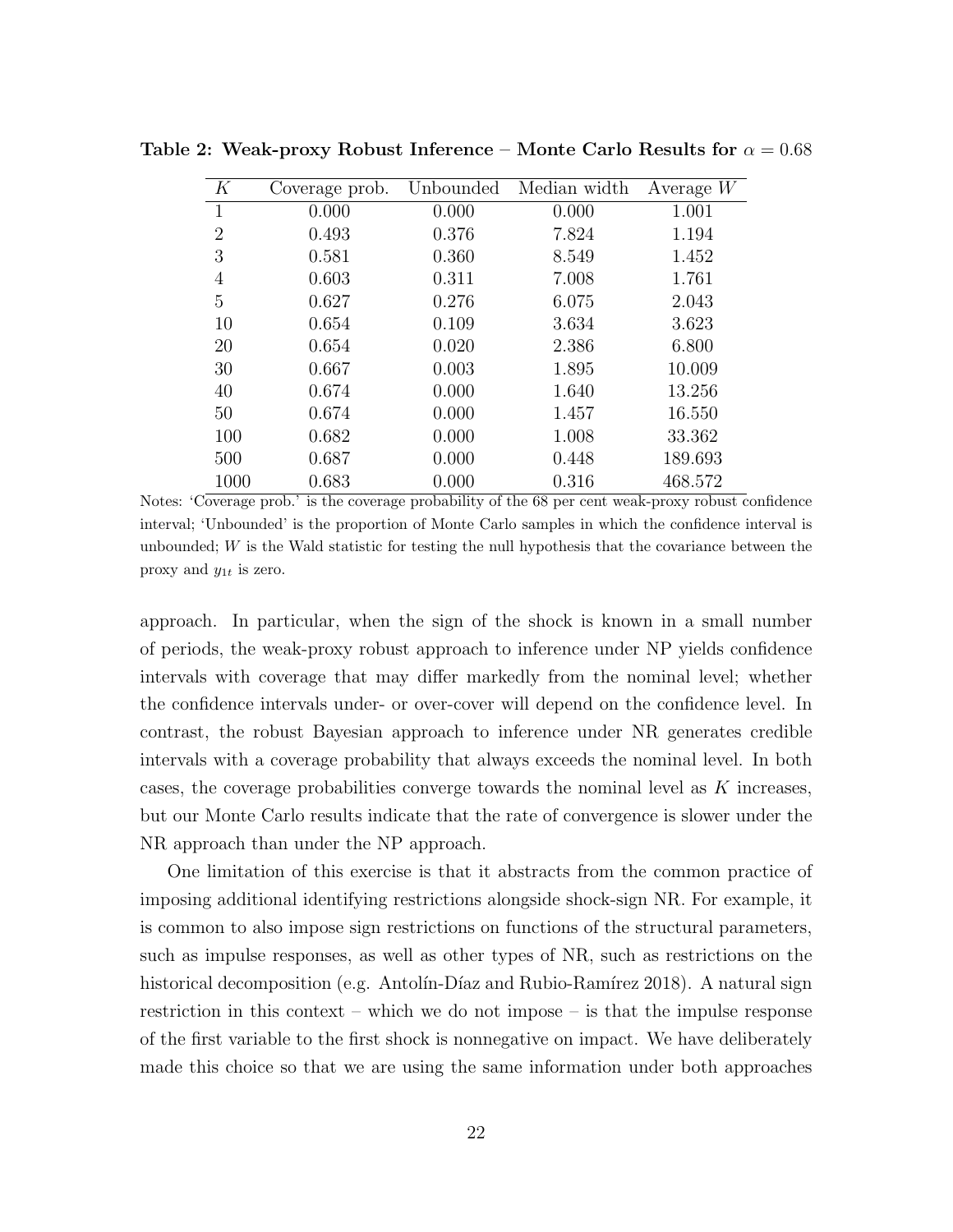| К              | Coverage prob. | Unbounded | Median width |
|----------------|----------------|-----------|--------------|
| 1              | 1.000          | 0.766     | $\infty$     |
| $\overline{2}$ | 1.000          | 0.596     | $\infty$     |
| 3              | 1.000          | 0.461     | 28.343       |
| 4              | 1.000          | 0.345     | 8.725        |
| 5              | 0.999          | 0.271     | 6.083        |
| 10             | 0.998          | 0.075     | 2.742        |
| 20             | 0.996          | 0.005     | 1.571        |
| 30             | 0.994          | 0.000     | 1.226        |
| 40             | 0.993          | 0.000     | 1.034        |
| 50             | 0.993          | 0.000     | 0.932        |
| 100            | 0.986          | 0.000     | 0.717        |
| 500            | 0.966          | 0.000     | 0.545        |
| 1000           | 0.955          | 0.000     | 0.522        |

<span id="page-23-1"></span>Table 3: Robust Bayesian Inference – Monte Carlo Results for  $\alpha = 0.95$ 

Notes: 'Coverage prob.' is the coverage probability of the 95 per cent robust credible interval; 'Unbounded' is the proportion of Monte Carlo samples in which the robust credible interval is unbounded.

to identification and inference. The imposition of additional restrictions under the NR approach can tighten the robust credible intervals and yield frequentist coverage probabilities closer to, but still exceeding, the nominal level.

### <span id="page-23-0"></span>5 Conclusion

Although it has become increasingly common to impose 'narrative restrictions' in SVARs, there has been little formal work exploring econometric methods for imposing these restrictions. Using the information underlying narrative restrictions about the signs of structural shocks in particular periods to construct a proxy variable – as proposed by [Plagborg-Møller and Wolf](#page-27-2) [\(2021a\)](#page-27-2) – is a potentially useful alternative approach that in principle can be implemented using (relatively) standard inferential procedures.

We show that the 'narrative proxy' is likely to be weak when the sign of the shock is known in only a small number of periods, which tends to be the case empirically. Furthermore, under this proxy approach, the weak-proxy robust confidence intervals developed in MSW are not asymptotically valid when the sign of the shock is known in a relatively small number of periods. Monte Carlo simulations suggest that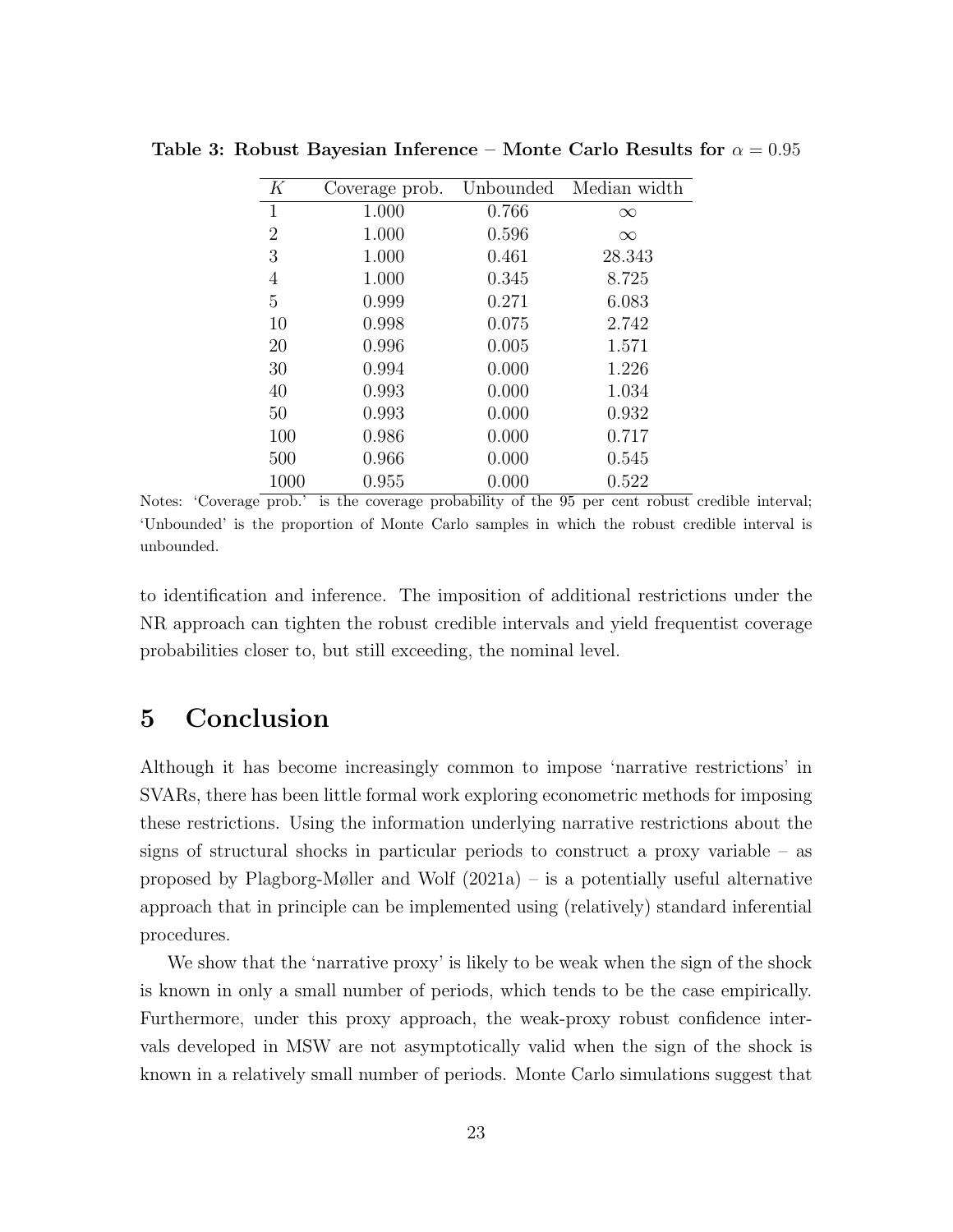| K              | Coverage prob. | Unbounded | Median width |
|----------------|----------------|-----------|--------------|
| $\mathbf{1}$   | 1.000          | 0.757     | $\infty$     |
| $\overline{2}$ | 0.998          | 0.581     | $\infty$     |
| 3              | 0.997          | 0.442     | 19.893       |
| 4              | 0.995          | 0.330     | 7.615        |
| $\overline{5}$ | 0.994          | 0.256     | 5.422        |
| 10             | 0.985          | 0.066     | 2.436        |
| 20             | 0.970          | 0.004     | 1.302        |
| 30             | 0.955          | 0.000     | 0.969        |
| 40             | 0.947          | 0.000     | 0.778        |
| 50             | 0.932          | 0.000     | 0.678        |
| 100            | 0.882          | 0.000     | 0.466        |
| 500            | 0.757          | 0.000     | 0.296        |
| 1000           | 0.718          | 0.000     | 0.275        |

<span id="page-24-0"></span>Table 4: Robust Bayesian Inference – Monte Carlo Results for  $\alpha = 0.68$ 

Notes: 'Coverage prob.' is the coverage probability of the 68 per cent robust credible interval; 'Unbounded' is the proportion of Monte Carlo samples in which the robust credible interval is unbounded.

the coverage probability of these intervals may be higher or lower than the nominal level depending on the confidence level. The coverage probability of these intervals approaches the desired level when the sign of the shock is known in a fairly large number of periods. In contrast, the robust Bayesian credible intervals from GKR – which are applicable when shock-sign restrictions are imposed in an otherwise setidentified model – demonstrate coverage probabilities exceeding the nominal level but that converge to the nominal level as the number of shock-sign restrictions increases.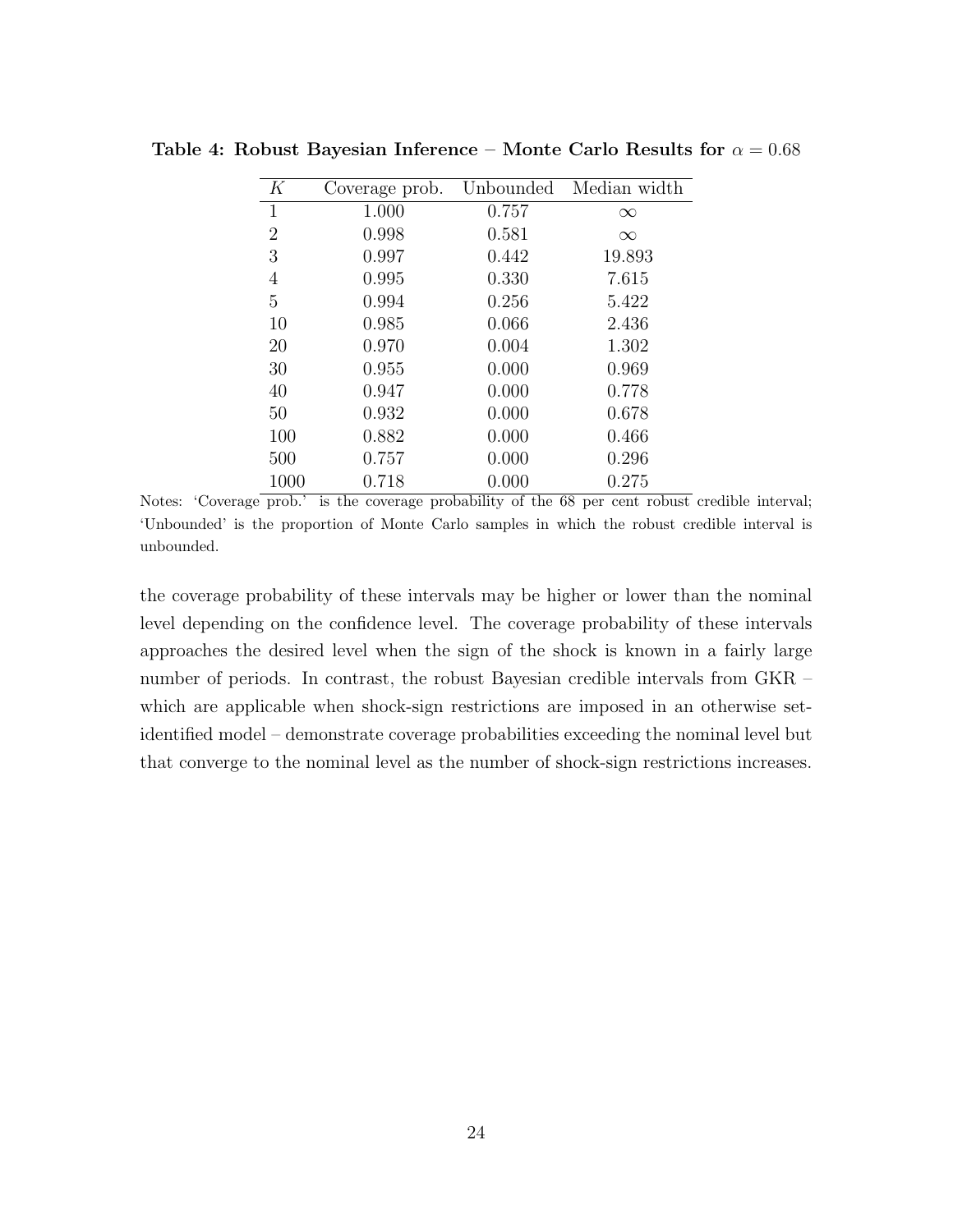### References

- <span id="page-25-0"></span>ANTOLÍN-DÍAZ, J. AND J. F. RUBIO-RAMÍREZ (2018): "Narrative Sign Restrictions for SVARs," American Economic Review, 108, 2802–29.
- <span id="page-25-6"></span>ARIAS, J. E., J. F. RUBIO-RAMÍREZ, AND D. F. WAGGONER (2018): "Inference Based on Structural Vector Autoregressions Identified with Sign and Zero Restrictions: Theory and Applications," Econometrica, 86, 685720.
- <span id="page-25-7"></span>Baumeister, C. and J. D. Hamilton (2015): "Sign Restrictions, Structural Vector Autoregressions, and Useful Prior Information," Econometrica, 83, 1963–1999.
- <span id="page-25-1"></span>BEN ZEEV, N. (2018): "What Can We Learn About News Shocks from the Late 1990s and Early 2000s Boom-bust Period?" Journal of Economic Dynamics and Control, 87, 94–105.
- <span id="page-25-5"></span>BERGER, T., J. RICHTER, AND B. WONG (2022): "A Unified Approach for Jointly Estimating the Business and Financial Cycle, and the Role of Financial Factors," Journal of Economic Dynamics and Control, 104315.
- <span id="page-25-8"></span>BOER, L. AND H. LÜTKEPOHL (2021): "Qualitative versus Quantitative External Information for Proxy Vector Autoregressive Analysis," Journal of Economic Dynamics and Control, 127, 104118.
- <span id="page-25-9"></span>BUDNIK, K. AND G. RÜNSTLER (2020): "Identifying SVARs from Sparse Narrative Instruments: Dynamic Effects of U.S. Macroprudential Policies," European Central Bank Working Paper No. 2353.
- <span id="page-25-4"></span>Caggiano, G., E. Castelnuovo, S. Delrio, and R. Kima (2021): "Financial Uncertainty and Real Activity: The Good, the Bad, and the Ugly," *European* Economic Review, 136, 103750.
- <span id="page-25-3"></span>Cheng, K. and Y. Yang (2020): "Revisiting the Effects of Monetary Policy Shocks: Evidence from SVAR with Narrative Sign Restrictions," Economics Letters, 196, 109598.
- <span id="page-25-2"></span>FURLANETTO, F. AND  $\emptyset$ . ROBSTAD (2019): "Immigration and the Macroeconomy: Some New Empirical Evidence," Review of Economic Dynamics, 34, 1–19.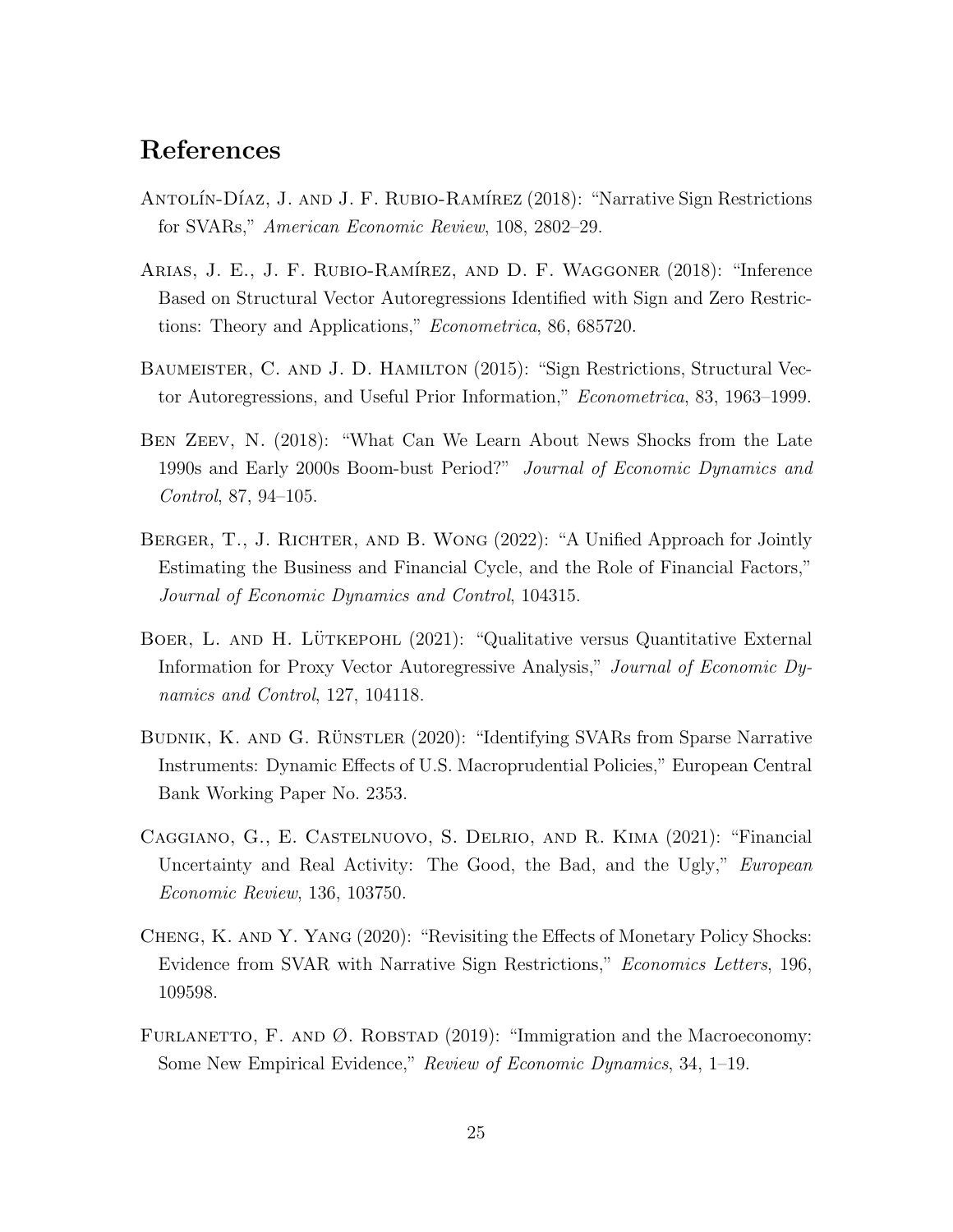- <span id="page-26-5"></span>Giacomini, R. and T. Kitagawa (2021): "Robust Bayesian Inference for Setidentified Models," Econometrica, 89, 1519–1556.
- <span id="page-26-0"></span>GIACOMINI, R., T. KITAGAWA, AND M. READ (2021a): "Identification and Inference Under Narrative Restrictions," arXiv: 2102.06456 [econ.EM].
- <span id="page-26-6"></span>——— (2021b): "Robust Bayesian Analysis for Econometrics," Centre for Economic Policy Research Discussion Paper DP16488.
- <span id="page-26-4"></span>Inoue, A. and L. Kilian (in press): "Joint Bayesian Inference about Impulse Responses in VAR Models," Journal of Econometrics.
- Kilian, L. and X. Zhou (2020a): "Does Drawing Down the US Strategic Petroleum Reserve Help Stabilize Oil Prices?" Journal of Applied Econometrics, 35, 673–691.
- ——— (2020b): "Oil Prices, Exchange Rates and Interest Rates," Center for Financial Studies Working Paper Series No. 646.
- <span id="page-26-2"></span>Laumer, S. (2020): "Government Spending and Heterogeneous Consumption Dynamics," Journal of Economic Dynamics and Control, 114, 103868.
- <span id="page-26-8"></span>Ludvigson, S. C., S. Ma, and S. Ng (2018): "Shock Restricted Structural Vector-Autoregressions," National Bureau of Economic Research Working Paper No. 23225.
- (2021): "Uncertainty and Business Cycles: Exogenous Impulse or Endogenous Response?" American Economic Journal: Macroeconomics, 13, 369–410.
- <span id="page-26-7"></span>Lunsford, K. G. (2015): "Identifying Structural VARs with a Proxy Variable and a Test for a Weak Proxy," Federal Reserve Bank of Cleveland Working Paper 15-28.
- <span id="page-26-3"></span>Maffei-Faccioli, N. and E. Vella (2021): "Does Immigration Grow the Pie? Asymmetric Evidence from Germany," European Economic Review, 138, 103846.
- <span id="page-26-1"></span>Mertens, K. and M. O. Ravn (2013): "The Dynamic Effects of Personal and Corporate Income Tax Changes in the United States," American Economic Review, 103, 1212–47.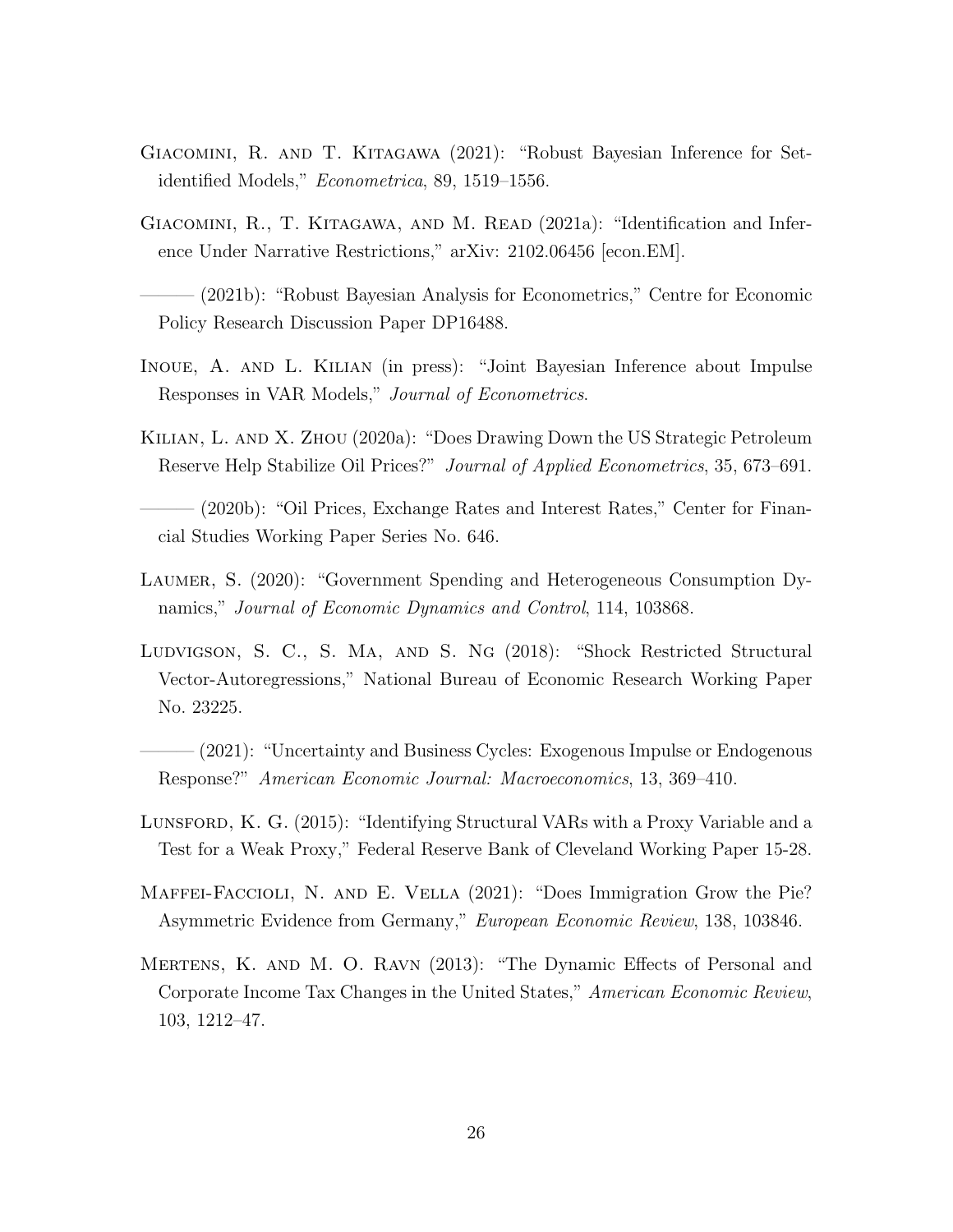- <span id="page-27-0"></span>MONTIEL-OLEA, J. L., J. H. STOCK, AND M. W. WATSON (2021): "Inference in Structural Vector Autoregressions Identified with an External Instrument," Journal of Econometrics, 225, 74–87.
- <span id="page-27-2"></span>Plagborg-Møller, M. and C. K. Wolf (2021a): "Local Projections and VARs Estimate the Same Impulse Responses," Econometrica, 89, 955–980.
- <span id="page-27-6"></span> $(2021b)$ : "Supplement to "Local Projections and VARs Estimate the Same Impulse Responses"," Econometrica, 89.
- <span id="page-27-8"></span>Read, M. (forthcoming): "The Unit-effect Normalisation in Set-identified Structural Vector Autoregressions," Reserve Bank of Australia Research Discussion Paper.
- <span id="page-27-4"></span>REDL, C. (2020): "Uncertainty Matters: Evidence from Close Elections," *Journal of* International Economics, 103296.
- Stock, J. H. and M. W. Watson (2016): "Chapter 8 Dynamic Factor Models, Factor-Augmented Vector Autoregressions, and Structural Vector Autoregressions in Macroeconomics," in Handbook of Macroeconomics, ed. by J. B. Taylor and H. Uhlig, Elsevier, vol. 2, 415–525.
- <span id="page-27-3"></span> $(2018)$ : "Identification and Estimation of Dynamic Causal Effects in Macroeconomics Using External Instruments," The Economic Journal, 128, 917–948.
- <span id="page-27-1"></span>Uhlig, H. (2005): "What are the Effects of Monetary Policy on Output? Results from an Agnostic Identification Procedure," Journal of Monetary Economics, 52, 381–419.
- <span id="page-27-5"></span>Zhou, X. (2020): "Refining the Workhorse Oil Market Model," Journal of Applied Econometrics, 35, 130–140.

### Appendices

### <span id="page-27-7"></span>A Conditional Identified Sets

We first present analytical expressions for the conditional identified set for  $\theta$  obtained under a single shock-sign NR. We consider the case where the restriction is that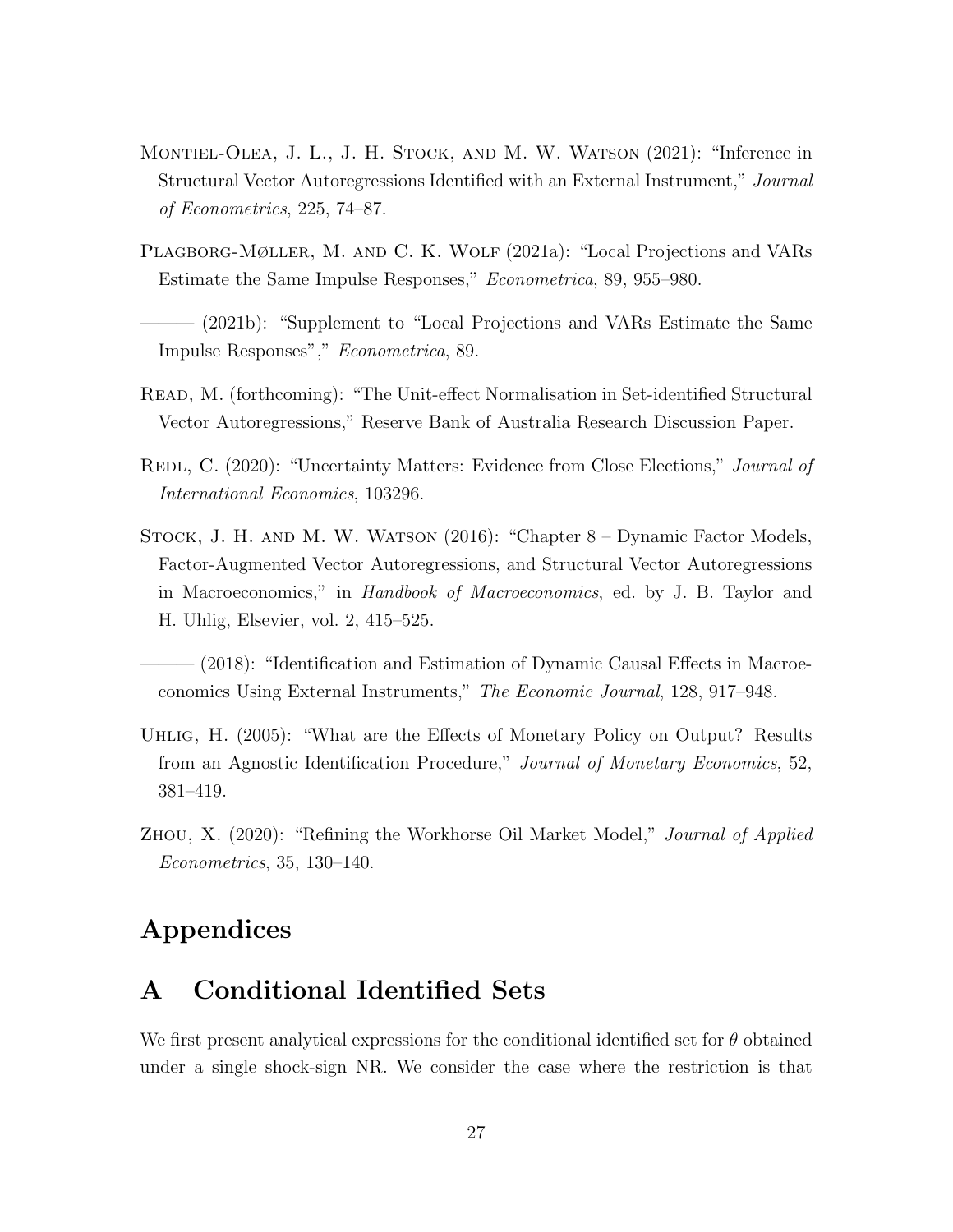$\varepsilon_{1t} \geq 0$ , which is the case considered in GKR, as well as the case where  $\varepsilon_{1t} \leq 0$ . These analytical expressions are used to implement our Monte Carlo exercise; computing the bounds of the conditional identified set using existing numerical methods would be computationally demanding given the large number of Monte Carlo replications. After presenting expressions for the conditional identified set for  $\theta$  under a single shock-sign NR, we explain how to use these to obtain the conditional identified set for  $\eta_{21}$  under a set of shock-sign NR.

The expressions for the conditional identified set differ depending on the sign of  $\sigma_{21}$ . The data-generating process satisfies  $\sigma_{21} < 0$ . Since the sample length T is sufficiently large in our Monte Carlo exercise,  $\sigma_{21}$  < 0 holds with posterior probability one almost-surely under the sampling distribution of the data. Consequently, for our exercise, it suffices to consider only the case where  $\sigma_{21} < 0$ .

In what follows, let  $h(\boldsymbol{\phi}, \mathbf{y}_t) = \sigma_{21}y_{1t} - \sigma_{11}y_{2t}$  and  $C(\boldsymbol{\phi}, \mathbf{y}_t) = \sigma_{22}y_{1t}/h(\boldsymbol{\phi}, \mathbf{y}_t)$ .

Case 1: Consider the shock-sign restriction

$$
\varepsilon_{1t} = \mathbf{e}'_1 \mathbf{A}_0 \mathbf{y}_t = (\sigma_{11} \sigma_{22})^{-1} (\sigma_{22} y_{1t} \cos \theta + (\sigma_{11} y_{2t} - \sigma_{21} y_{1t}) \sin \theta) \ge 0. \tag{29}
$$

Under the sign normalization and the shock-sign restriction,  $\theta$  is restricted to the set

$$
\theta \in \{\theta : \sigma_{21} \sin \theta \le \sigma_{22} \cos \theta, \cos \theta \ge 0, \sigma_{22} y_{1t} \cos \theta \ge (\sigma_{21} y_{1t} - \sigma_{11} y_{2t}) \sin \theta\}
$$
  

$$
\cup \{\theta : \sigma_{21} \sin \theta \le \sigma_{22} \cos \theta, \cos \theta \le 0, \sigma_{22} y_{1t} \cos \theta \ge (\sigma_{21} y_{1t} - \sigma_{11} y_{2t}) \sin \theta\}.
$$
 (30)

First, consider the case where  $h(\phi, \mathbf{y}_t) < 0$ . In this case, the conditional identified set for  $\theta$  is

$$
\theta \in \left[ \arctan \left( \max \left\{ \frac{\sigma_{22}}{\sigma_{21}}, C(\boldsymbol{\phi}, \mathbf{y}_t) \right\} \right), \pi + \arctan \left( \min \left\{ \frac{\sigma_{22}}{\sigma_{21}}, C(\boldsymbol{\phi}, \mathbf{y}_t) \right\} \right) \right]. \quad (31)
$$

Next, assume that  $h(\boldsymbol{\phi}, \mathbf{y}_t) > 0$ , in which case

$$
\theta \in \begin{cases} \left[ \arctan\left(\frac{\sigma_{22}}{\sigma_{21}}\right), \arctan(C(\boldsymbol{\phi}, \mathbf{y}_t)) \right], & \text{if } \frac{\sigma_{22}}{\sigma_{21}} < C(\boldsymbol{\phi}, \mathbf{y}_t) \\ \left[ \pi + \arctan(C(\boldsymbol{\phi}, \mathbf{y}_t)), \pi + \arctan\left(\frac{\sigma_{22}}{\sigma_{21}}\right) \right], & \frac{\sigma_{22}}{\sigma_{21}} > C(\boldsymbol{\phi}, \mathbf{y}_t). \end{cases} \tag{32}
$$

**Case 2:** Under the sign normalization and the shock-sign restriction that  $\varepsilon_{1t} \leq 0$ ,  $\theta$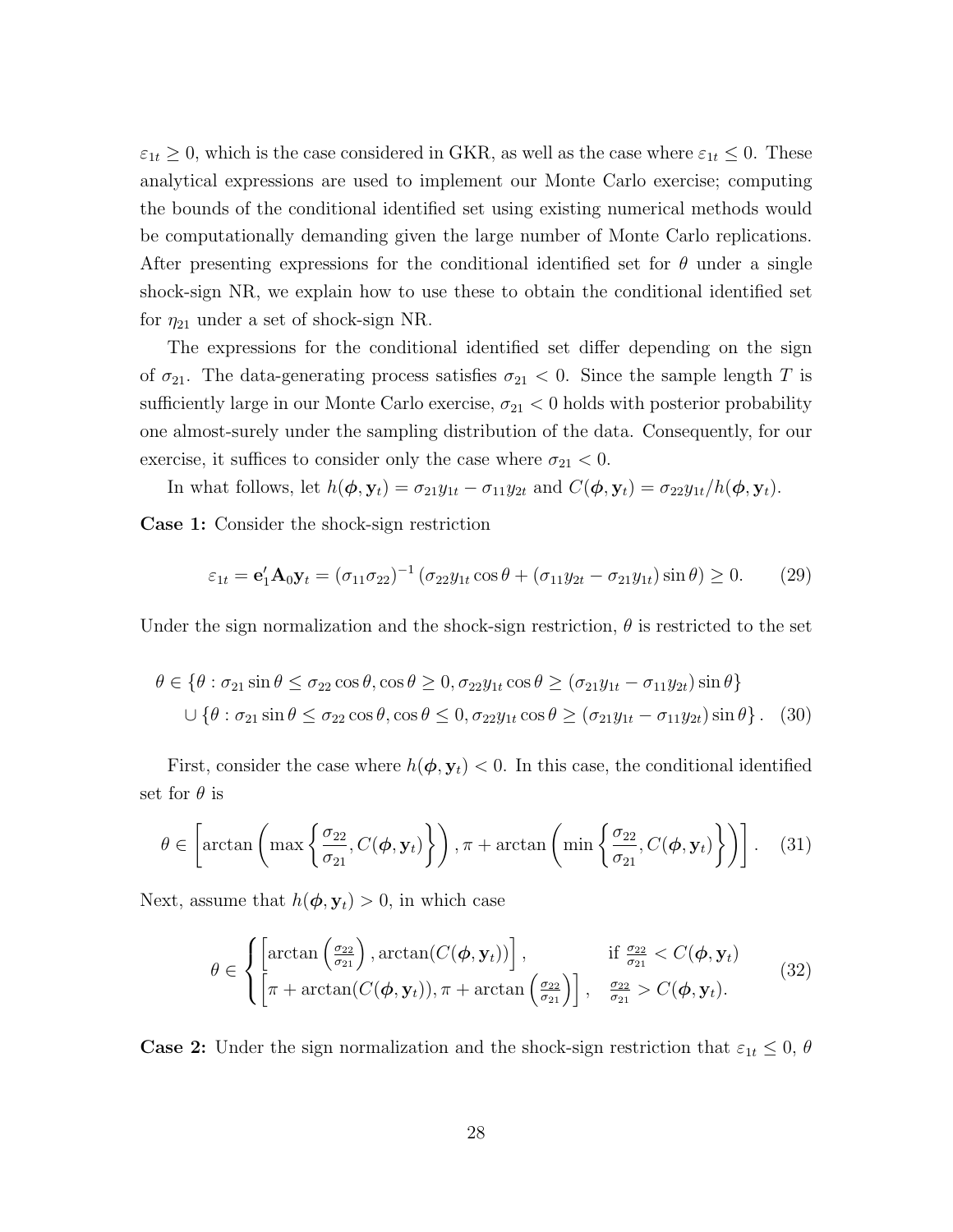is restricted to the set

$$
\theta \in \{\theta : \sigma_{21} \sin \theta \le \sigma_{22} \cos \theta, \cos \theta \ge 0, \sigma_{22} y_{1t} \cos \theta \le (\sigma_{21} y_{1t} - \sigma_{11} y_{2t}) \sin \theta\}
$$
  

$$
\cup \{\theta : \sigma_{21} \sin \theta \le \sigma_{22} \cos \theta, \cos \theta \le 0, \sigma_{22} y_{1t} \cos \theta \le (\sigma_{21} y_{1t} - \sigma_{11} y_{2t}) \sin \theta\}. (33)
$$

First, assume that  $h(\phi, y_t) < 0$ , in which case the conditional identified set for  $\theta$ takes the form

$$
\theta \in \begin{cases} \left[ \arctan\left(\frac{\sigma_{22}}{\sigma_{21}}\right), \arctan\left(C(\boldsymbol{\phi}, \mathbf{y}_t)\right) \right], & \text{if } \frac{\sigma_{22}}{\sigma_{21}} < C(\boldsymbol{\phi}, \mathbf{y}_t) \\ \left[ \pi + \arctan(C(\boldsymbol{\phi}, \mathbf{y}_t)), \pi + \arctan\left(\frac{\sigma_{22}}{\sigma_{21}}\right) \right], & \frac{\sigma_{22}}{\sigma_{21}} > C(\boldsymbol{\phi}, \mathbf{y}_t). \end{cases} \tag{34}
$$

Next, assume that  $h(\boldsymbol{\phi}, \mathbf{y}_t) > 0$ , in which case

$$
\theta \in \left[ \arctan \left( \max \left\{ \frac{\sigma_{22}}{\sigma_{21}}, C(\boldsymbol{\phi}, \mathbf{y}_t) \right\} \right), \pi + \arctan \left( \min \left\{ \frac{\sigma_{22}}{\sigma_{21}}, C(\boldsymbol{\phi}, \mathbf{y}_t) \right\} \right) \right].
$$
 (35)

Obtaining the Conditional Identified Set for  $\eta_{21}$ . Let  $\ell(\phi, y_t)$  and  $u(\phi, y_t)$ be the lower and upper bounds, respectively, of the conditional identified set for  $\theta$  given a shock-sign restriction imposed in period t. The conditional identified set for  $\theta$  given a set of shock-sign restrictions imposed in the first K periods is  $[\max_{t\in\{1,\ldots,K\}}\ell(\phi, \mathbf{y}_t), \min_{t\in\{1,\ldots,K\}}u(\phi, \mathbf{y}_t)].$  The conditional identified set for  $\eta_{21}$  can be obtained by projecting the conditional identified set for  $\theta$  into impulse-response space using Equation [\(6\)](#page-7-0).

If the conditional identified set for  $\theta$  does not include  $-\pi/2$  and  $\pi/2$ , then  $\eta_{21}(\phi,\theta)$ is increasing in  $\theta$ . Consequently, in this case the lower and upper bounds of the conditional identified set for  $\eta_{21}$  can be obtained by plugging in the lower and upper bounds of the conditional identified set for  $\theta$  into Equation [\(6\)](#page-7-0). If the conditional identified set for  $\theta$  includes  $-\pi/2$  or  $\pi/2$ , the conditional identified set for  $\eta_{21}$  will be unbounded. For example, consider a case where the conditional identified set for  $\theta$ is such that  $\ell(\phi, y_t) < \pi/2 < u(\phi, y_t)$ . For  $\theta \nearrow \pi/2$ ,  $\tan \theta \to \infty$ , so  $\eta_{21} \to \infty$ . For  $\theta \searrow \pi/2$ , tan  $\theta \to -\infty$ , so  $\eta_{21} \to -\infty$ . Hence, the conditional identified set for  $\eta_{21}$  is  $(-\infty,\infty).$ 

A Note on Non-emptiness of the Conditional Identified Set. In principle, the conditional identified set may be empty at particular values of  $\phi$  and realisations of the data. In empirical applications, it is therefore necessary to check whether the